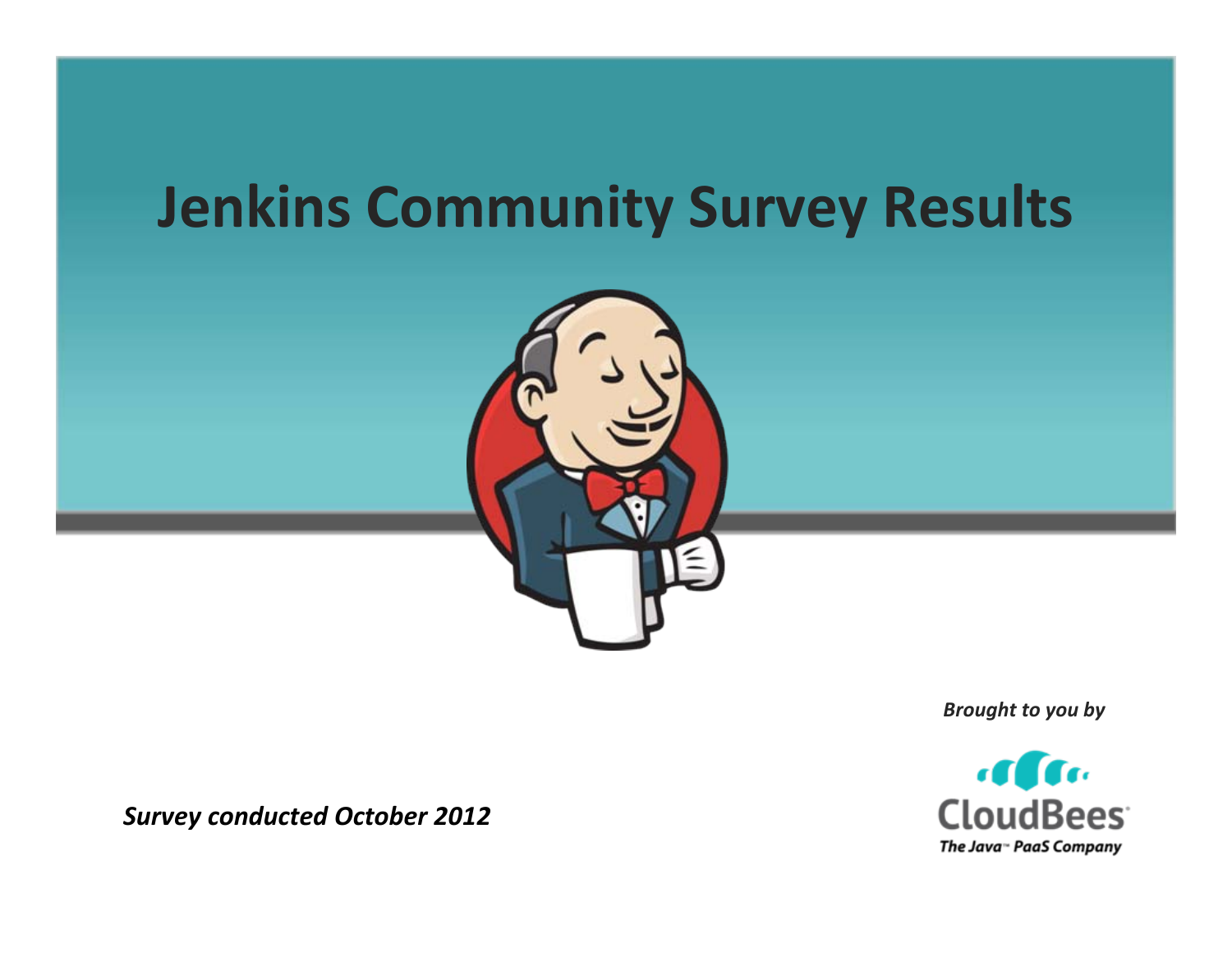## **Sample Survey Participants**





**Many thanks to** *everyone* **who responded!**

*© 2013 CloudBees, Inc.*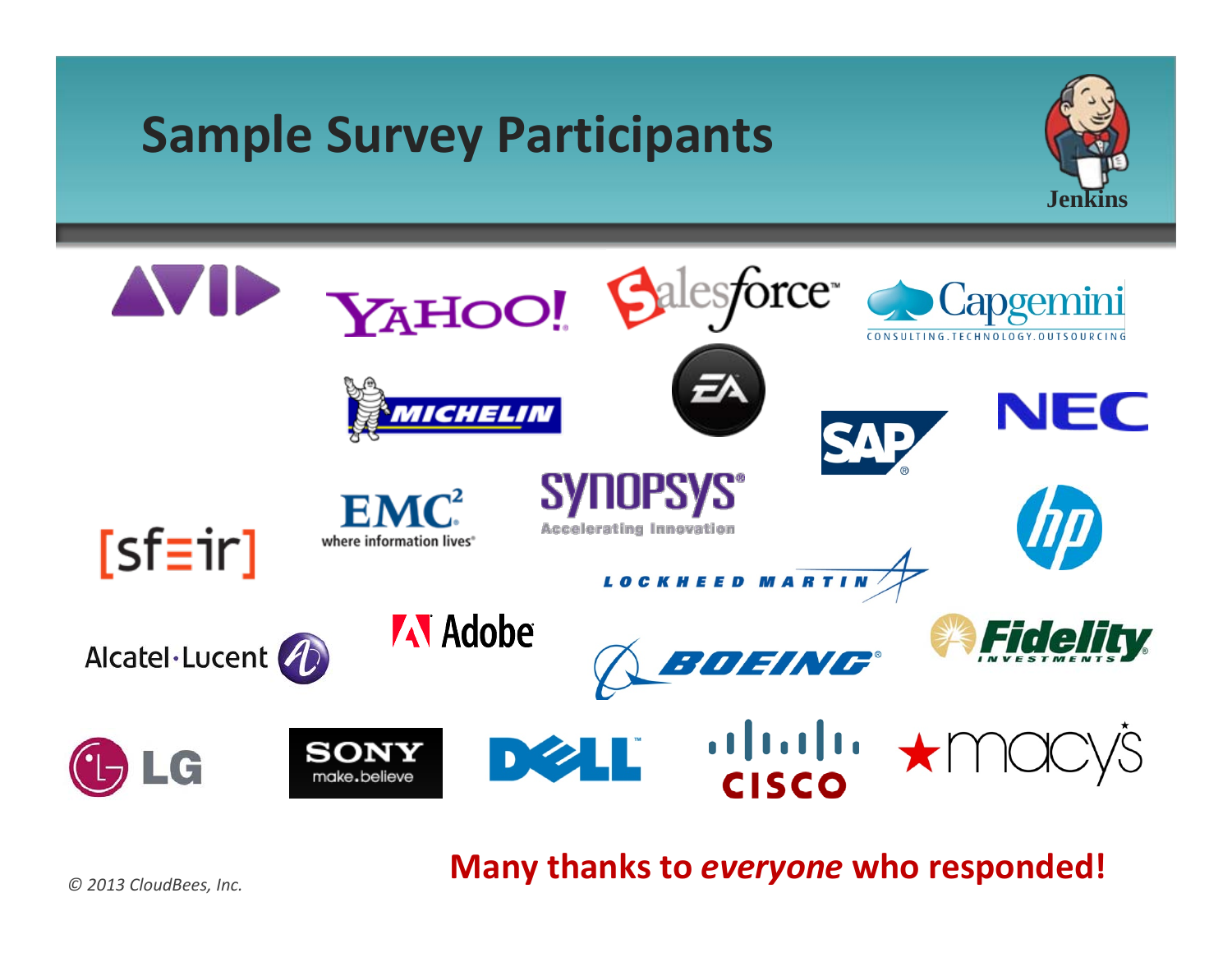### **Results in a Nutshell**



- • **Jenkins is considered mission‐critical by 83% of respondents!**
	- More than 90% of respondents are running more than one project on Jenkins
	- •**People love Jenkins – 87% are Very Satisfied or Satisfied**
- • **Jenkins use is growing in the Enterprise**
	- 6% more respondents than last year work for companies with <sup>&</sup>gt; 500 developers
- • **Jenkins is loved by Java developers, with 74% of respondents using Java.**
	- However, 38% use C/C++, 35% use Java Script, 29% use Python, and 25% use C#
- **Jenkins is useful for companies of any size, but 77% work for organizations with <sup>&</sup>gt; 10 developers**
- • **11% of respondents have contributed <sup>a</sup> plugin to Jenkins – impressive!**
	- Granted, active community members are more likely to take the survey, but this level of community contribution is outstanding for any open source project.

### *721 people responded to the survey*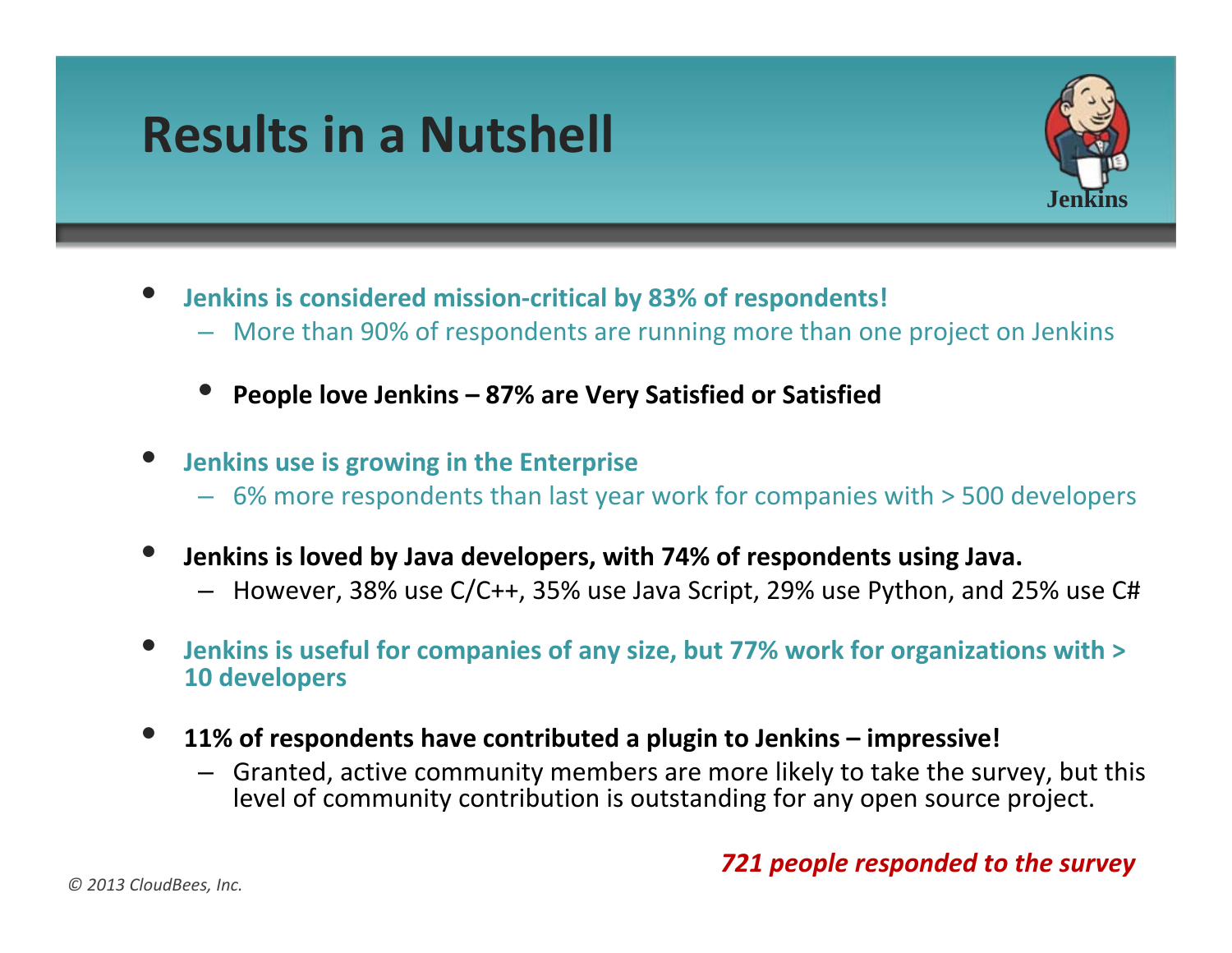### **Results in a Nutshell**



- **All types of job profiles are interested in Jenkins (Developer, QA, Exec, etc.).**
	- Developer is most common job role, but <sup>a</sup> surprising number identify themselves as DevOps (21%) and Build Manager (41%)
- **Typical installation profile:**
	- 68% had 1 master, 18% had 2‐3.
	- Number of Build Agent varied fairly uniformly from 0‐50; 6% have <sup>&</sup>gt; 50.
	- Number of Executors also varied fairly uniformly from 0‐50; 13% have <sup>&</sup>gt; 50.
- **Top Pain Points / Areas to Improve to Increase Adoption:**
	- Quality/timely bug fixes
	- Documentation/examples
	- Lacking plugins for specific functionality
- **Last year:**
	- Additional reporting capabilities
	- High availability
	- Overall, wide variance in prioritization different features were important to different users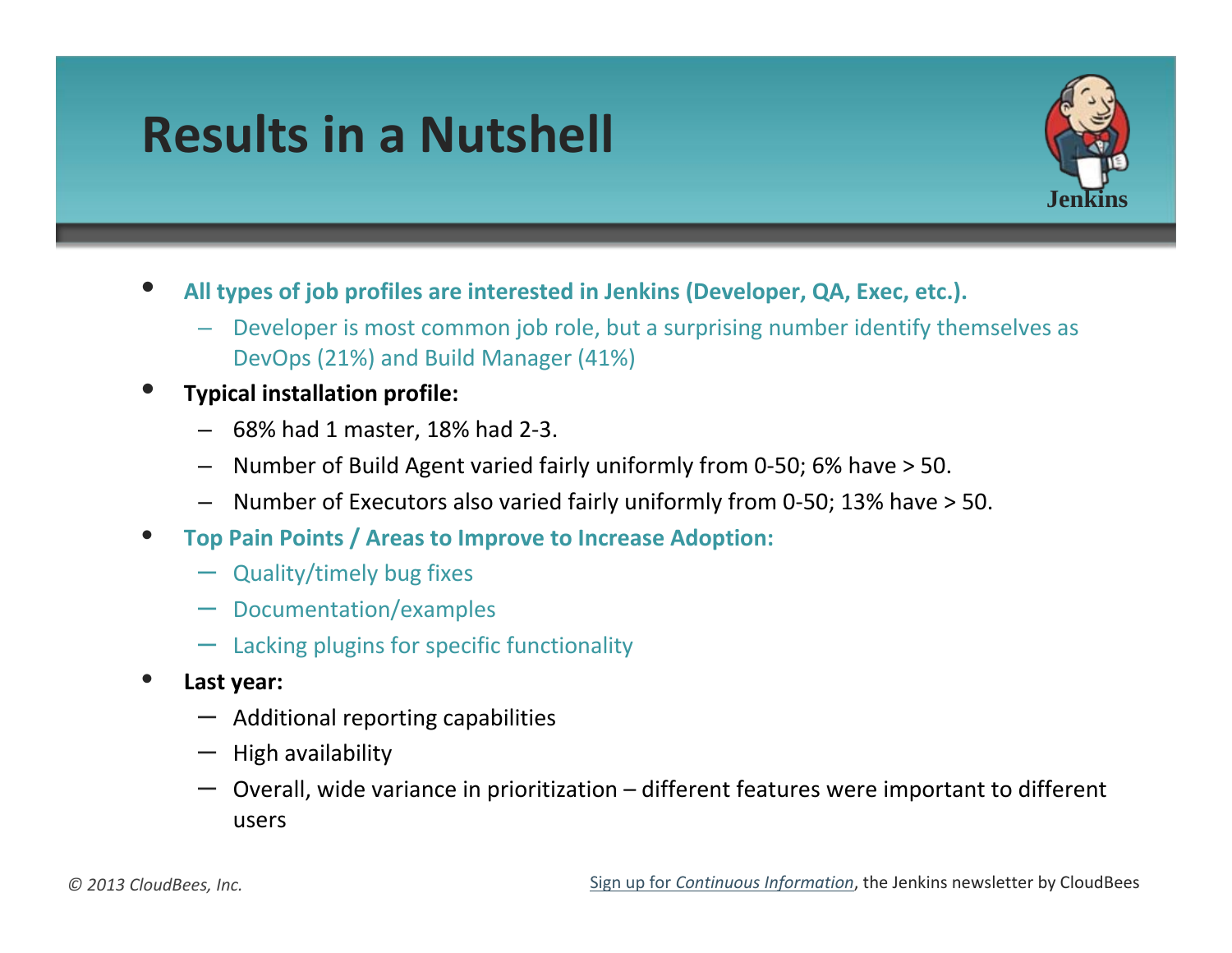



### • **Jenkins use grew 66% in the last year, from 32,160 active installations in Nov 2011 to 53,393 in Nov 2012**

*Source: Jenkins community stats (conservative reporting) – [http://stats.jenkins](http://stats.jenkins-ci.org/jenkins-stats/svg/total-jenkins.svg)‐ci.org/jenkins‐stats/svg/total‐jenkins.svg*

• **Now has more than 636 plugins, up from 469 at this time last year**

*Source: Jenkins community*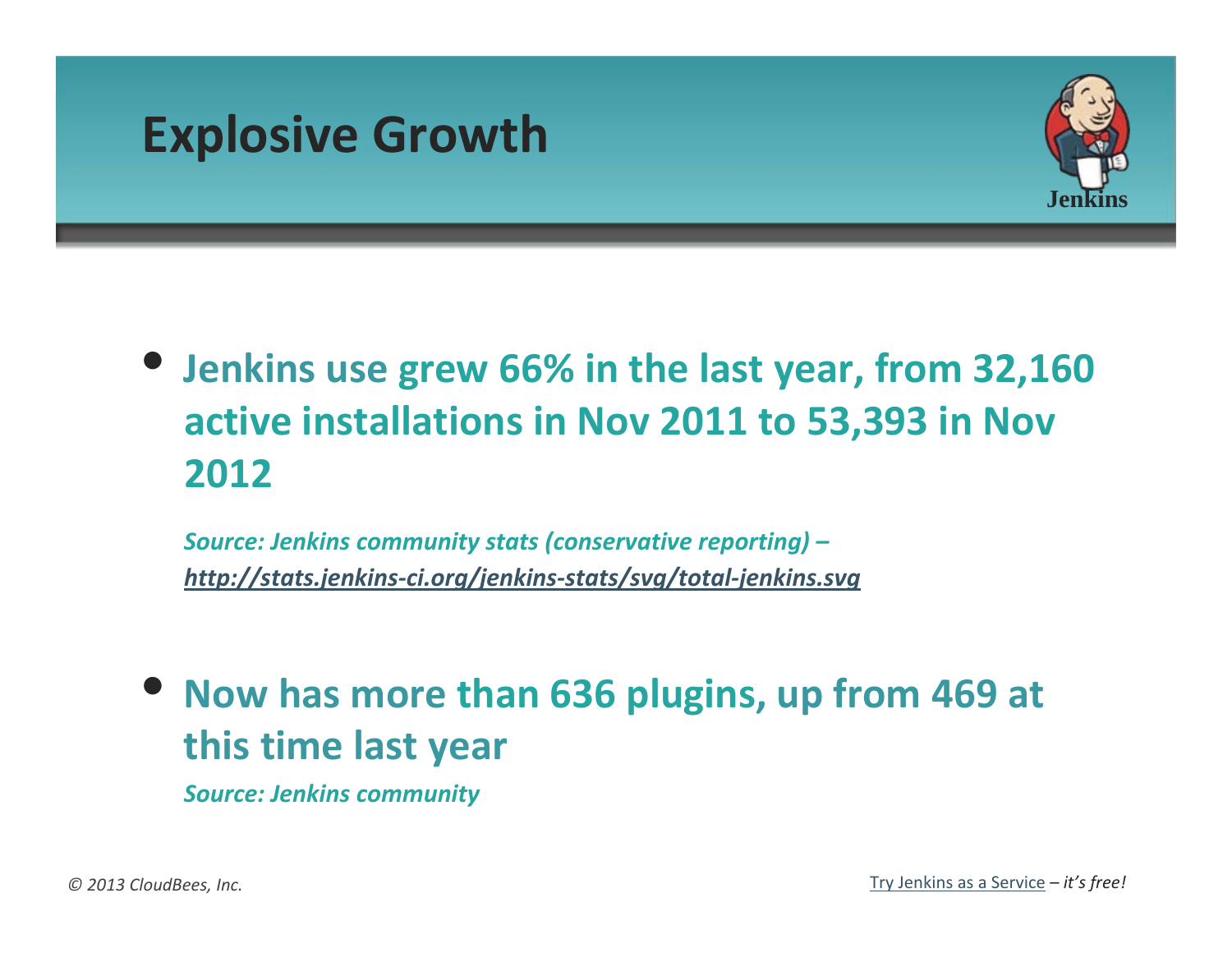### **About the Jenkins Community Survey Methodology**



- **721 responses – thank you!**
- Online survey that ran from 9/28 10/31
	- Details:

[http://blog.cloudbees.com/2012/09/take](http://blog.cloudbees.com/2012/09/take-2012-jenkins-survey.html)‐2012‐jenkins‐survey.html

- Word spread through Jenkins‐ci.org & Jenkins Wiki, CloudBees blog, LinkedIn groups, CloudBees contacts, and various forums/social media channels
- Sponsored by [CloudBees](http://www.cloudbees.com/)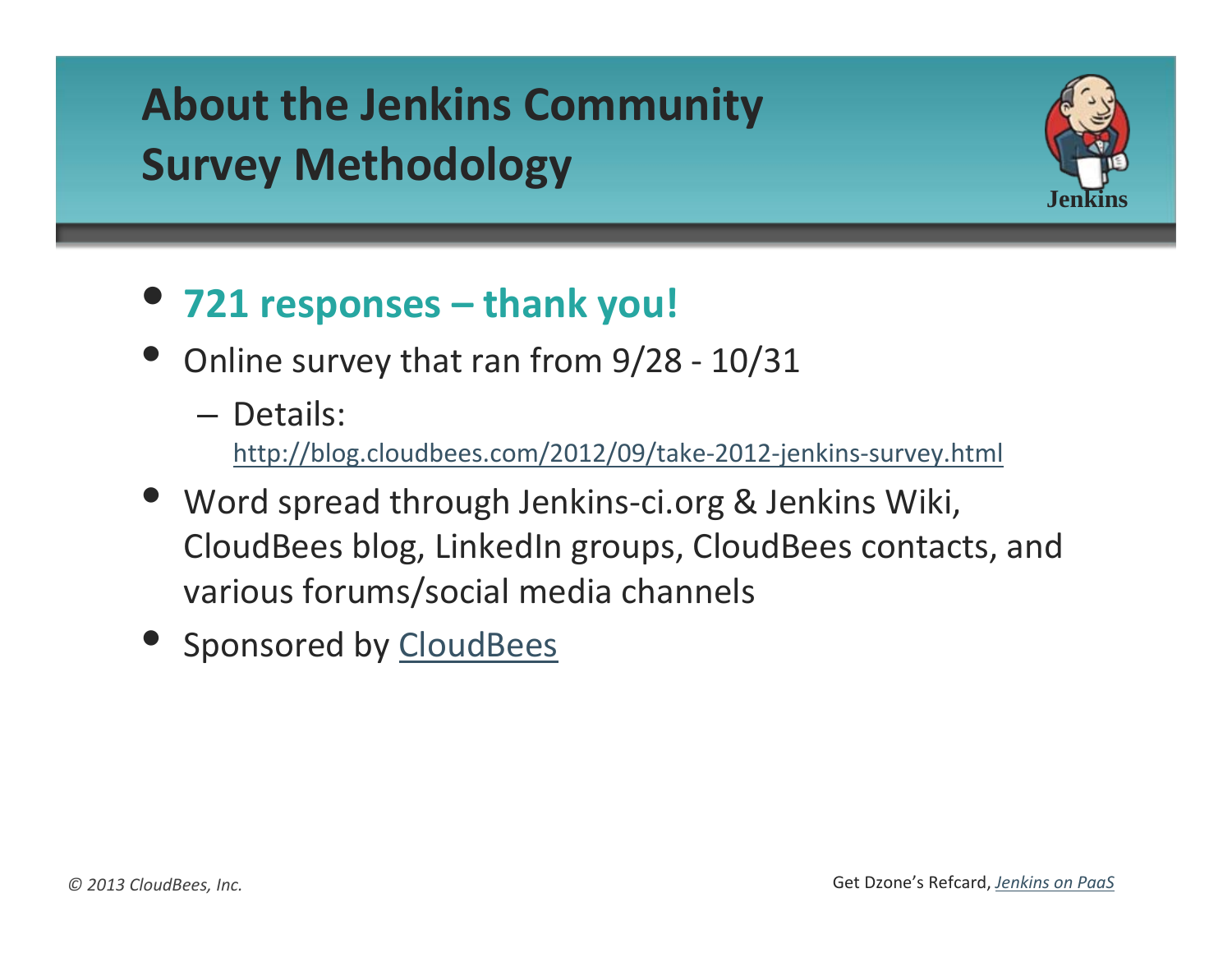**Please explain your answer to the question, "How satisfied are you with Jenkins? If there's anything you'd change, what would it be?"**

*Jenkins works, saves time,*



*It does EVERYTHING!*

*Jenkins is a great tool but it is somewhat unreliable.*

Jenkins makes my life easier.

 like its stability and configurability.

*Easy to get up and running.*

*Better streamlined UI*

*It is very difficult to find the plug‐ins UI design and performance*

*© 2013 CloudBees, Inc. Having lots of plugins is <sup>a</sup> plus. But sometimes too many plugins is confusing.* Jenkins is absolutely, the king (or queen) of the build world... Next step, "world domination"!

*consumption… but it's Java…) Jenkins is totally wonderful. increases productivity.*

*Good functionality, lots of plugins. It is quite stable, no so many bugs.* Jenkins is simple and extremely effective.

It's really adaptable.

*More documentationIt just works.*

*A little huge (memory*

It's very easy to set up and start doing useful things..

*Unsatisfied with Jenkins stability. Updates often break functionality.*

*Nothing to change, just things to add :) I love the community support*

*Jenkins is awesome, and while very powerful, it's also very easy to grasp initially*

Donate to the Jenkins [Project!](https://jenkins-ci.org/content/fundraising-travel-grant)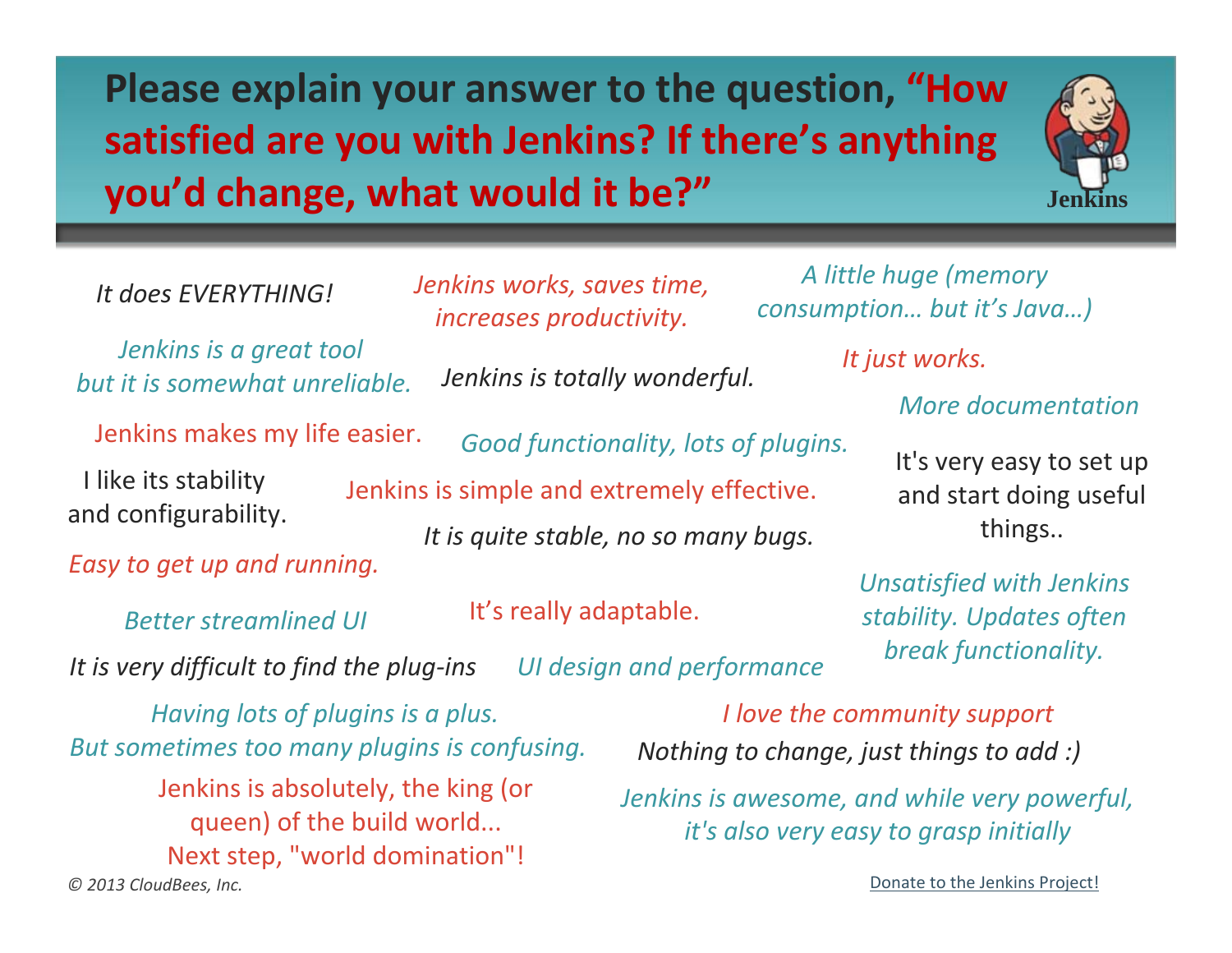

# **About Survey Takers and Their Companies Companies**

*© 2013 CloudBees, Inc.*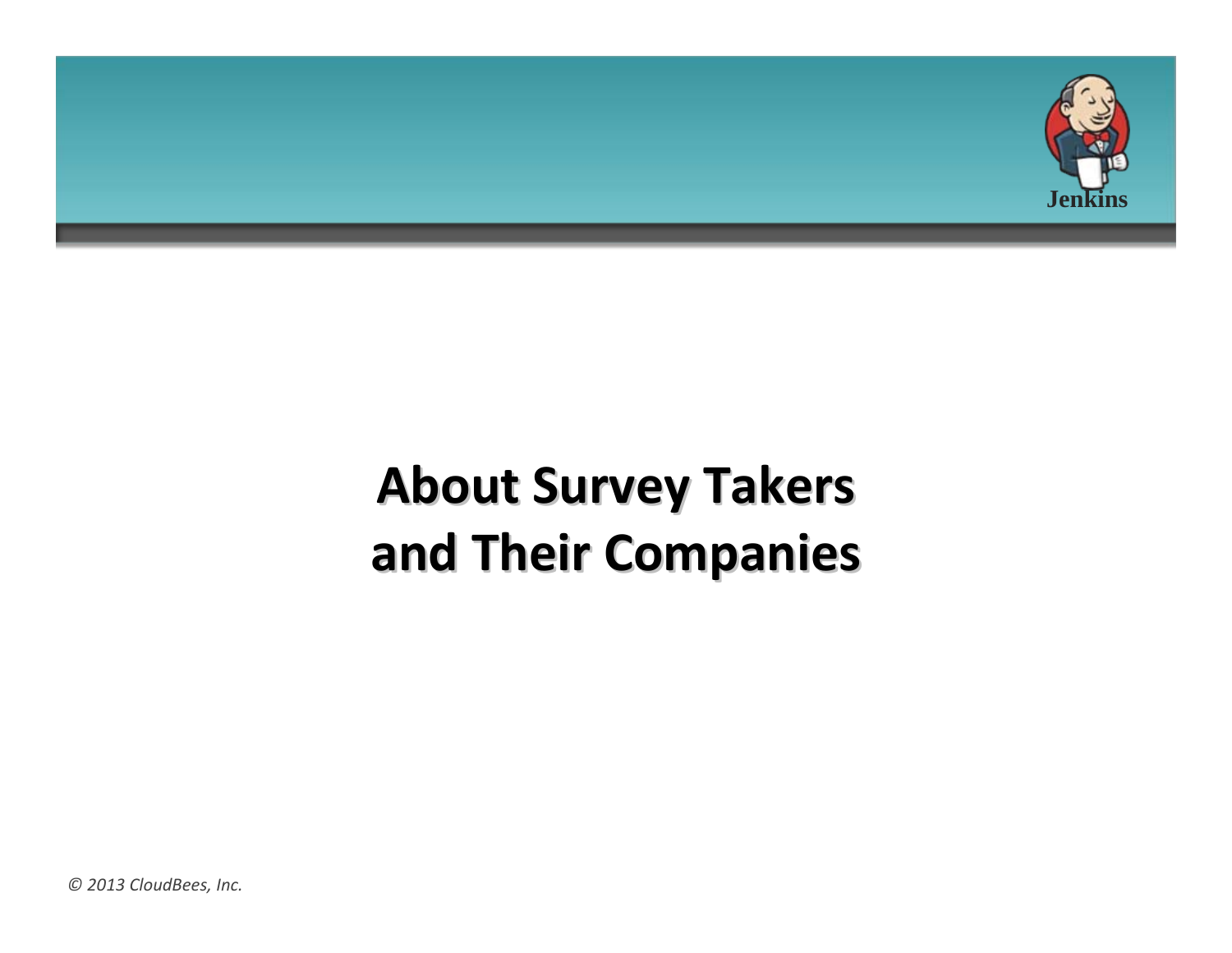# **Knowledgeable Responses**





- **85% considered themselvesintermediateor expert Jenkins users**
- **In the 2011 survey, 81% considered themselves intermediate or expert**

*© 2013 CloudBees, Inc.*

Need Enterprise plugins and professional Jenkins support? *Try Jenkins [Enterprise](http://www.cloudbees.com/jenkins-enterprise-by-cloudbees-overview.cb) by CloudBees free.*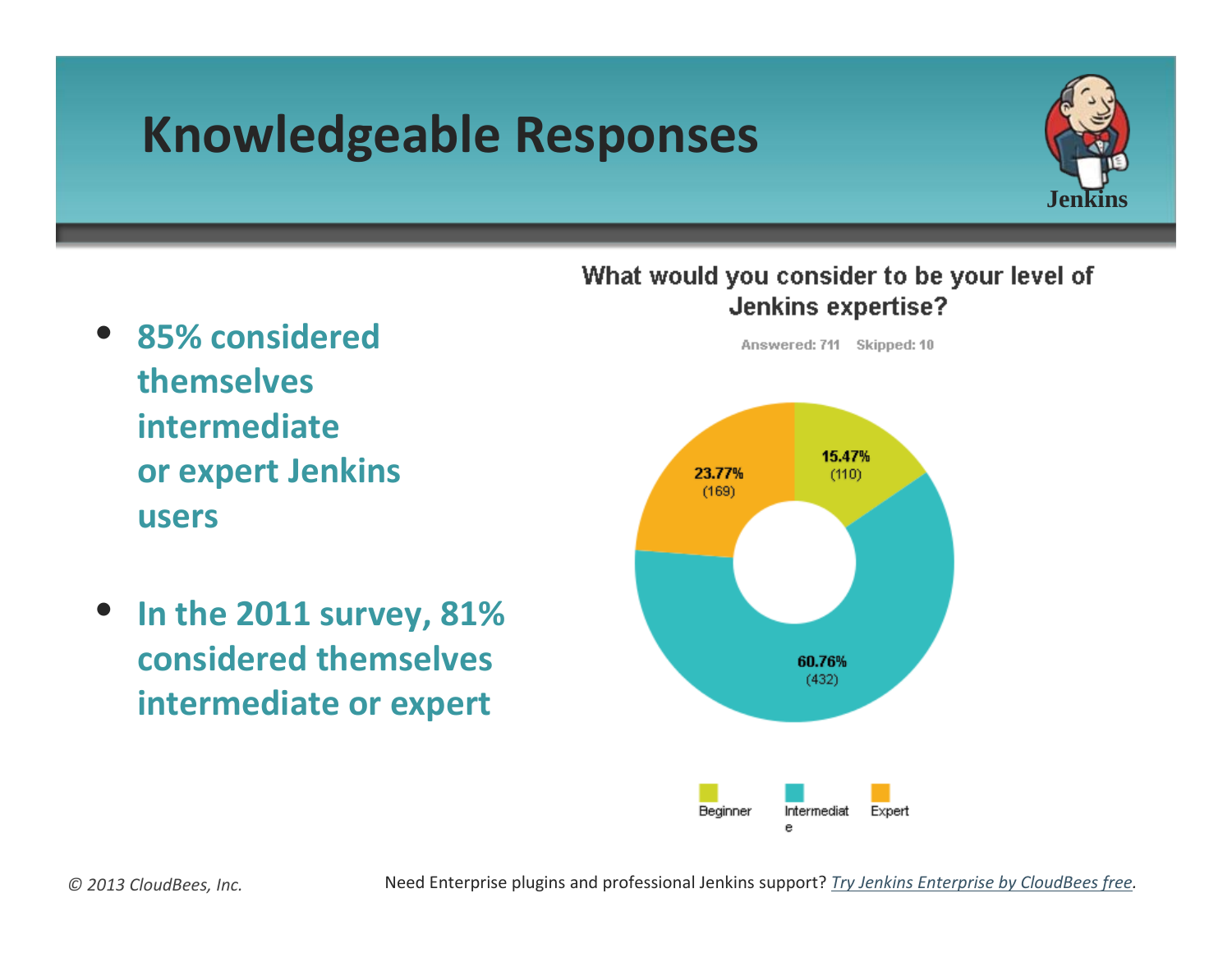### **Jenkins is a Core Dev Tool**



#### Would you consider Jenkins to be missioncritical to your development process?



Answered: 705 Skipped: 16

### *83% said YES!*

*"I can't imagine how we survived without Jenkins for as long as we did. Deploying new application versions used to be tedious and error‐prone. Now, I hardly give it <sup>a</sup> second thought."*

*"Jenkins continues to be one of the most important tools we use at our company…"*

*"We have around 40 Jenkins servers (with <sup>a</sup> lot of nodes) to build the C++, Java/JEE and database code for our products."*

*"Jenkins has become one the most important pieces of our infrastructure. More than 37 hours of build <sup>a</sup> day." …*

#### *Up from 82% last year…*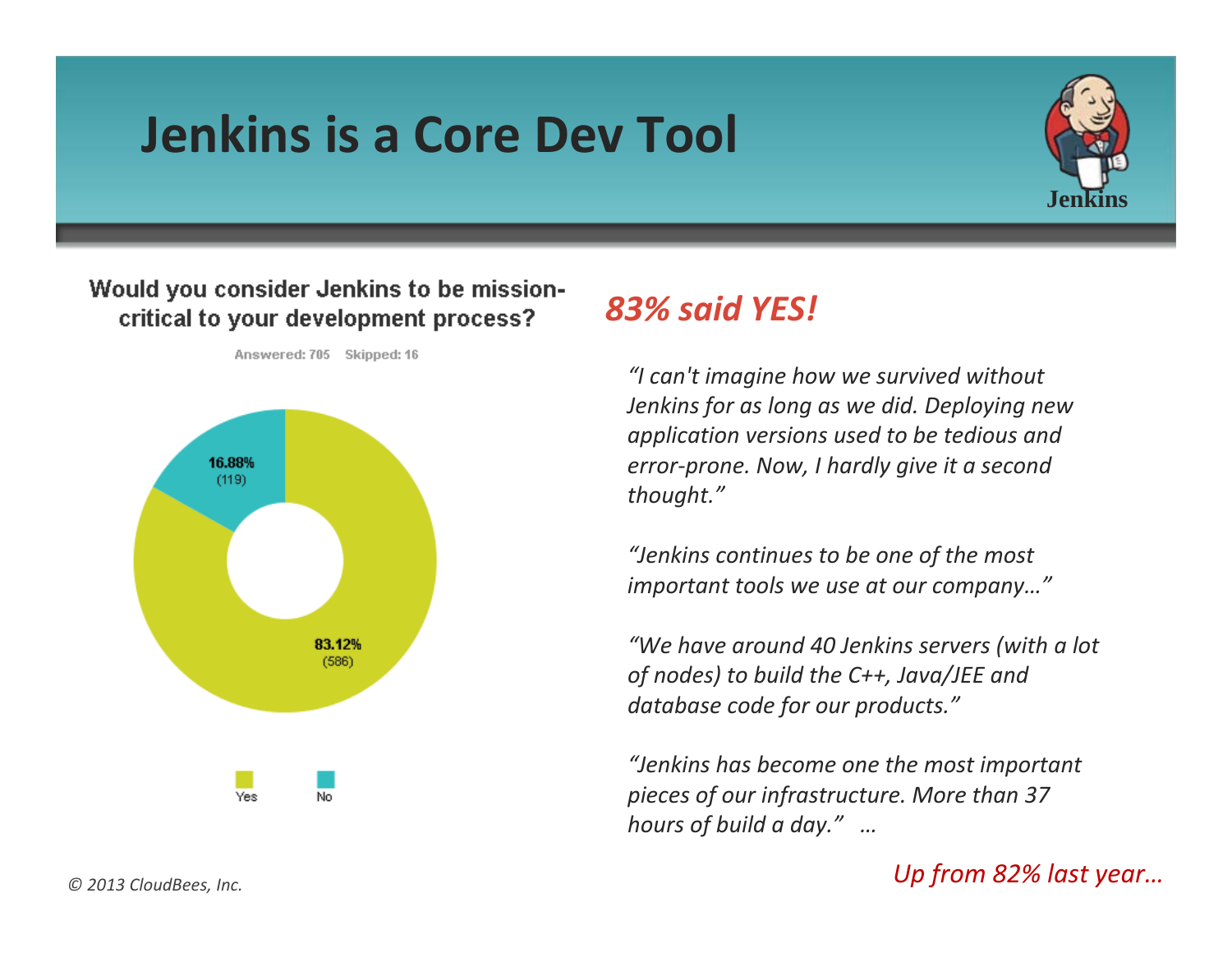### **Demographics Show Growth in Enterprises**



#### How many developers are in your organization?



- **Jenkins is useful for companies of any size, but 77% work for organizations with <sup>&</sup>gt; 10 developers**
- **Jenkins is growing in Enterprises .**
	- 50% more respondents reported working for companies with <sup>&</sup>gt; 500 developers (18% this year vs. 12% last year)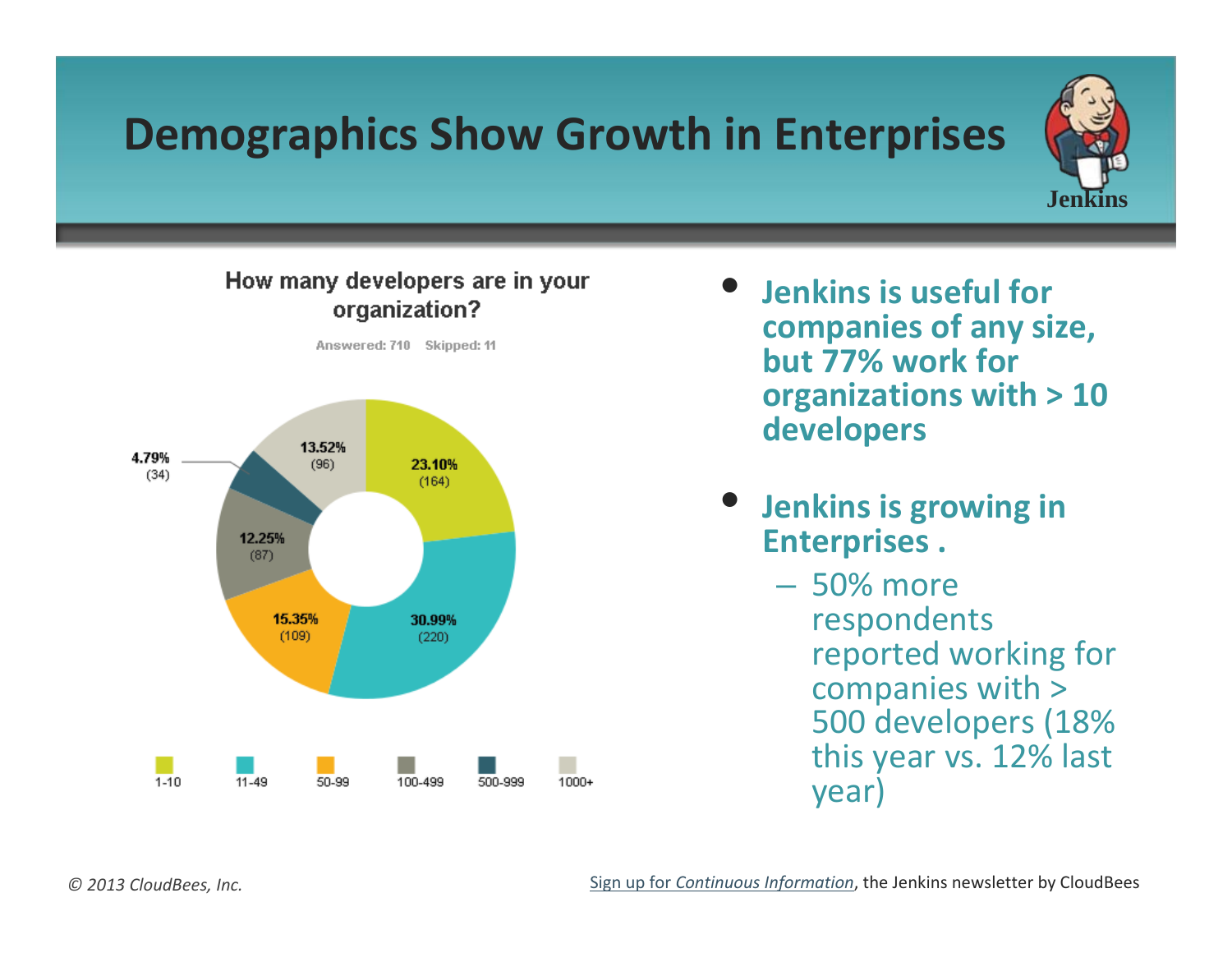### **More Demographics:** *Job Role*



- **All types of job profiles are interested in Jenkins (Developer, QA, Exec, etc.)**
	- "Developer" is the most common job role
	- But many also identify themselves as DevOps, Build Manager, and Architect



#### What's your job role?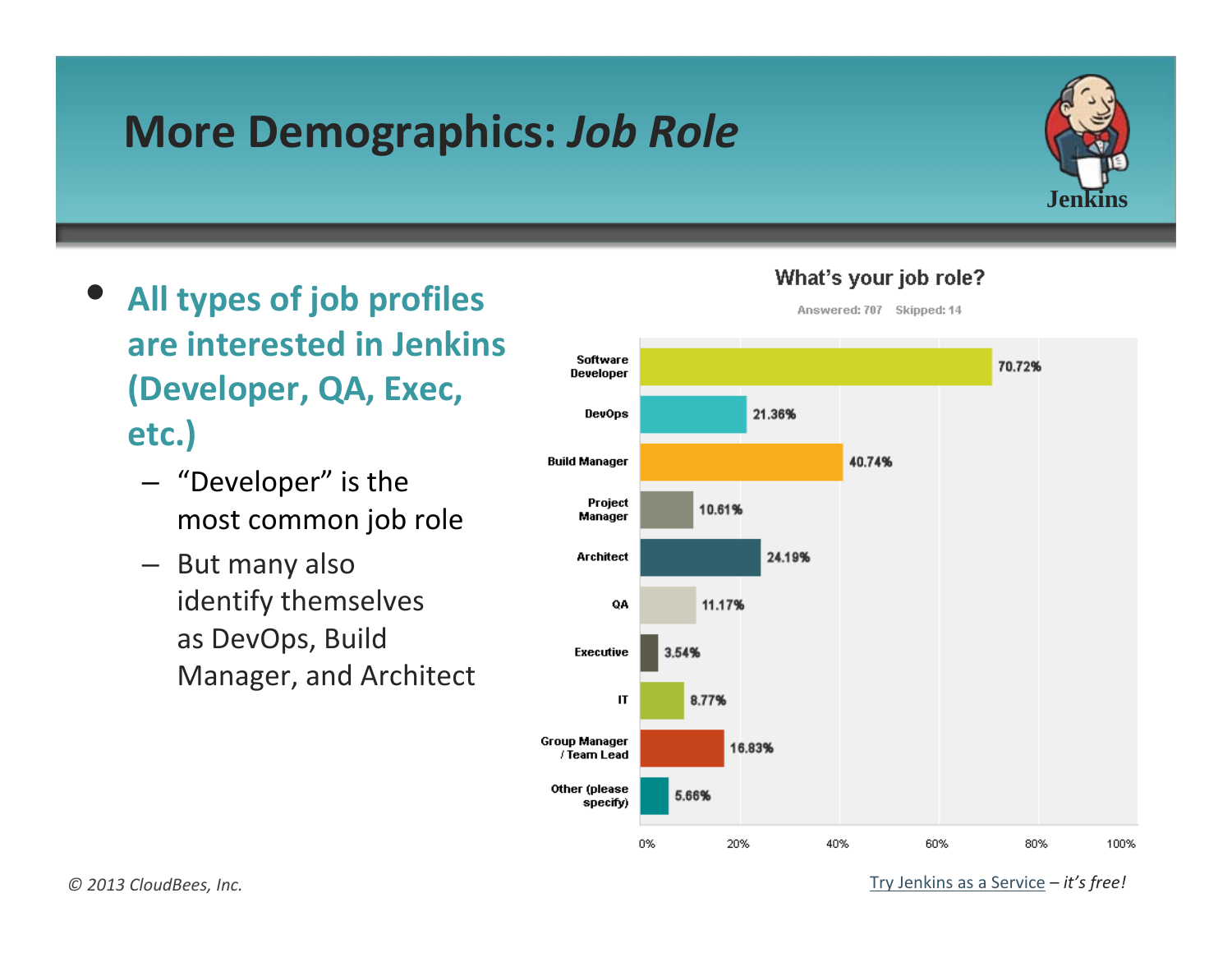

### **How Folks Use Jenkins Jenkins**

*© 2013 CloudBees, Inc.*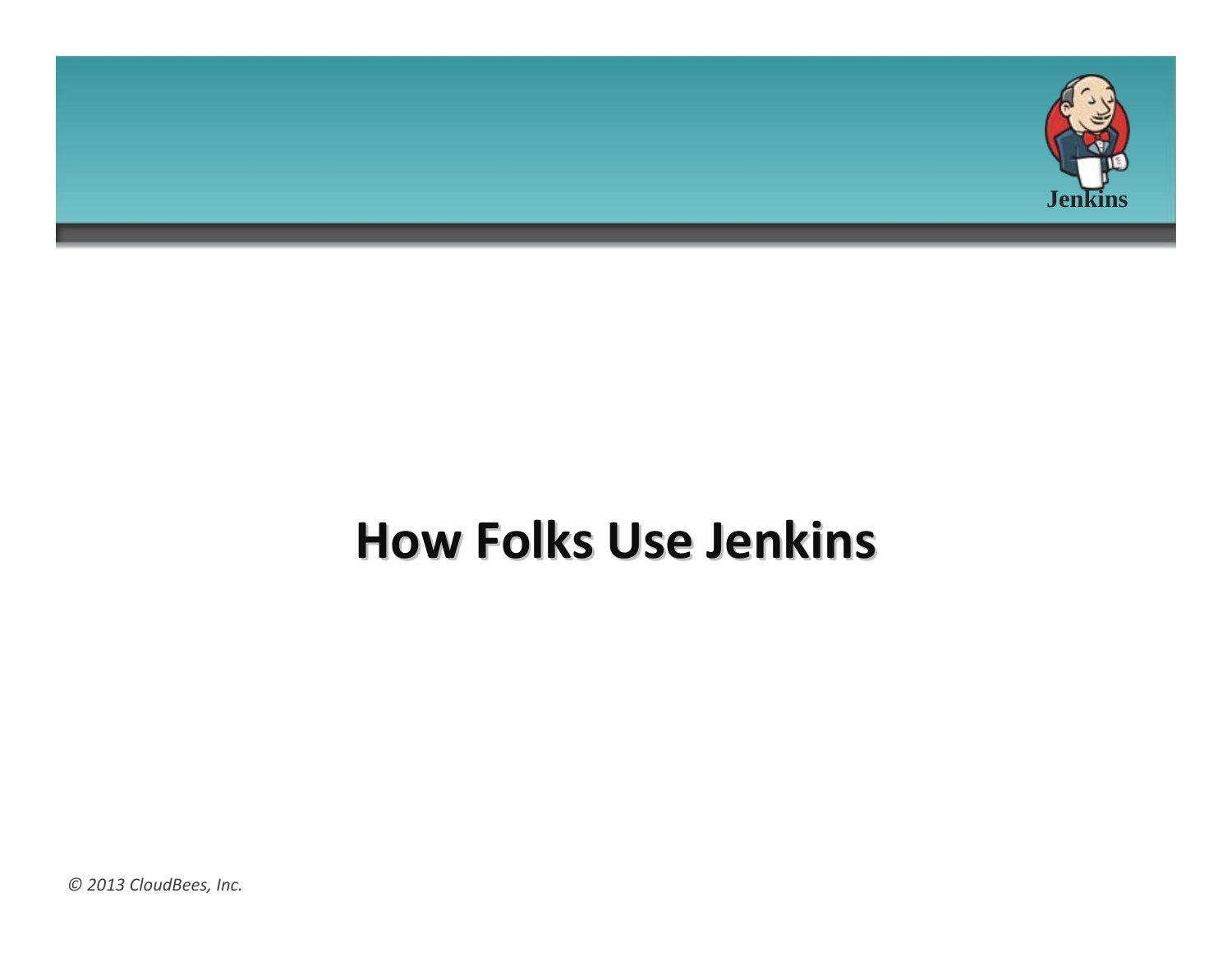# **Typical Jenkins Deployments**



- **68% of projects have 1 master**
- **18% have 2 or 3**
- **# Build Agents is distributed fairly uniformly up to 50**
	- $-$  Only 6% have  $> 50$ Build Agents
- **# Executors also varies**
	- $-$  Only 13% have  $> 50$ **Executors**

### How big is your project's Jenkins installation in terms of Masters, Build **Agents, and Executors?**

Answered: 700 Skipped: 21



#### Donate to the Jenkins [Project!](https://jenkins-ci.org/content/fundraising-travel-grant)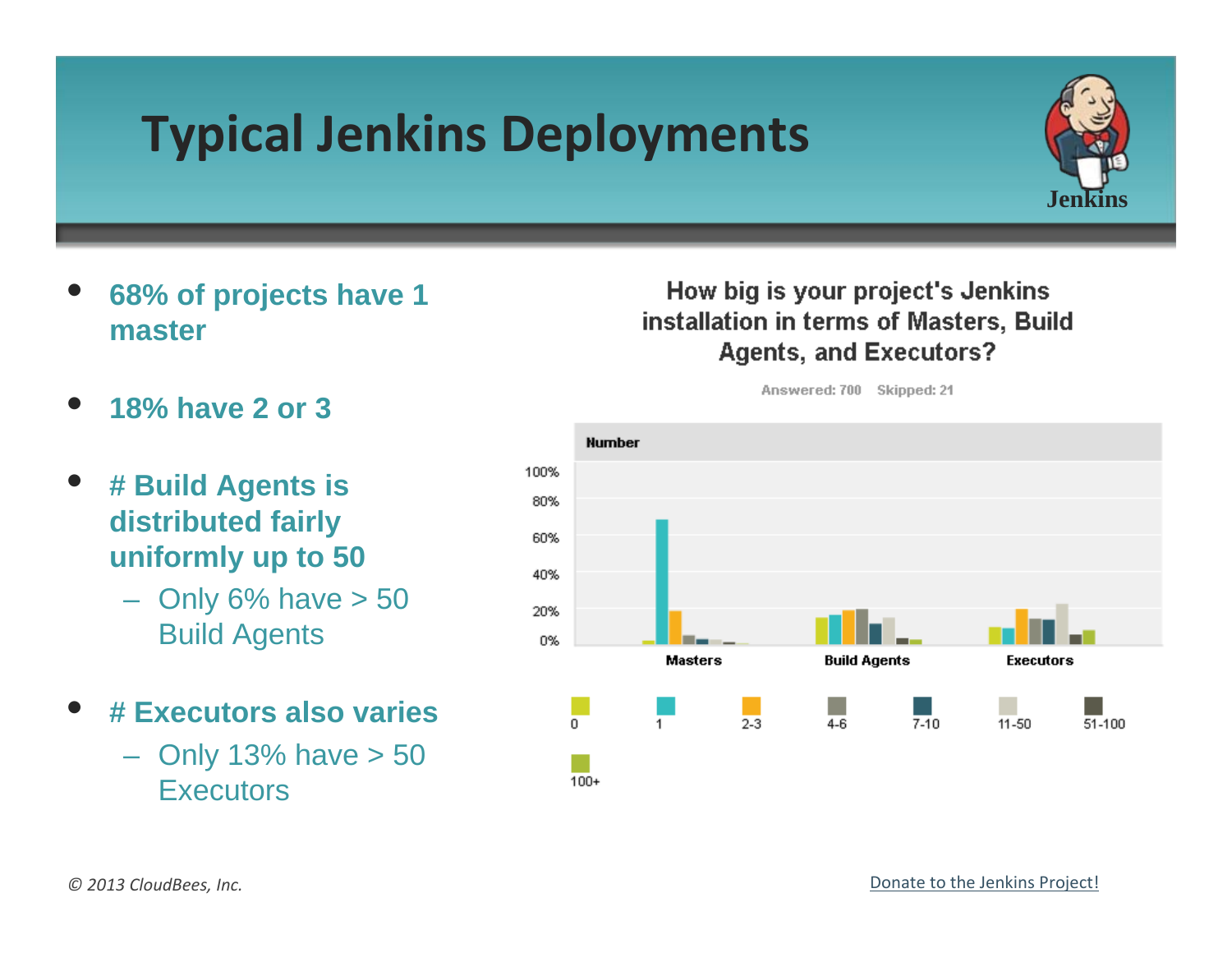# **Typical Jenkins Deployments ‐ 2**



### **Remarkably similar distribution in 2011 survey:**

- **75% have between 2 and 50 projects – exactly the same in 2011**
- **26% have 10‐50 projects –25% last year**
- **42% have 10 or more projects – same as last year**
- **Only 8% have <sup>1</sup> project – exactly the same in 2011**
- **16% use Jenkins on <sup>a</sup> very large scale (> 50 projects) – 17% in 2011**

*Jenkins is useful for companies with any number of projects, but most companies use CI when they have more than 1 project going on – its benefits are even more apparent for larger‐ scoped Dev projects*

#### How many projects within your organization use Jenkins?

Answered: 701 Skipped: 20

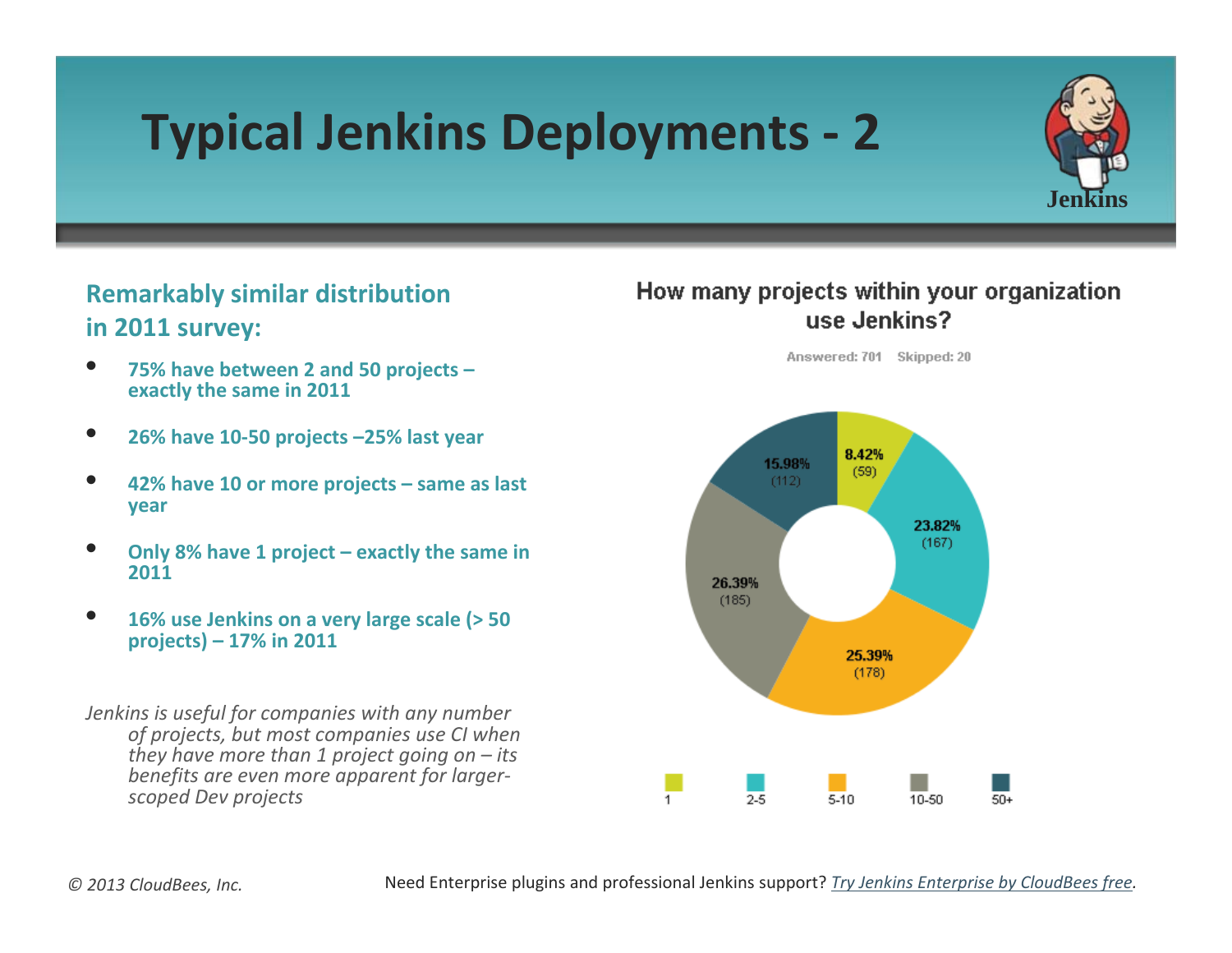### **Subversion & Git Rule**



- **Subversion is by far the most popular SCM tool, used by 61%**
- **Git is next at 50%**
- **Everything else is miles behind**

### What Source Code Management tool(s) do you use?



#### Sign up for *Continuous [Information](http://www.cloudbees.com/jenkins/jenkins-ci/jenkins-newsletter.cb)*, the Jenkins newsletter by CloudBees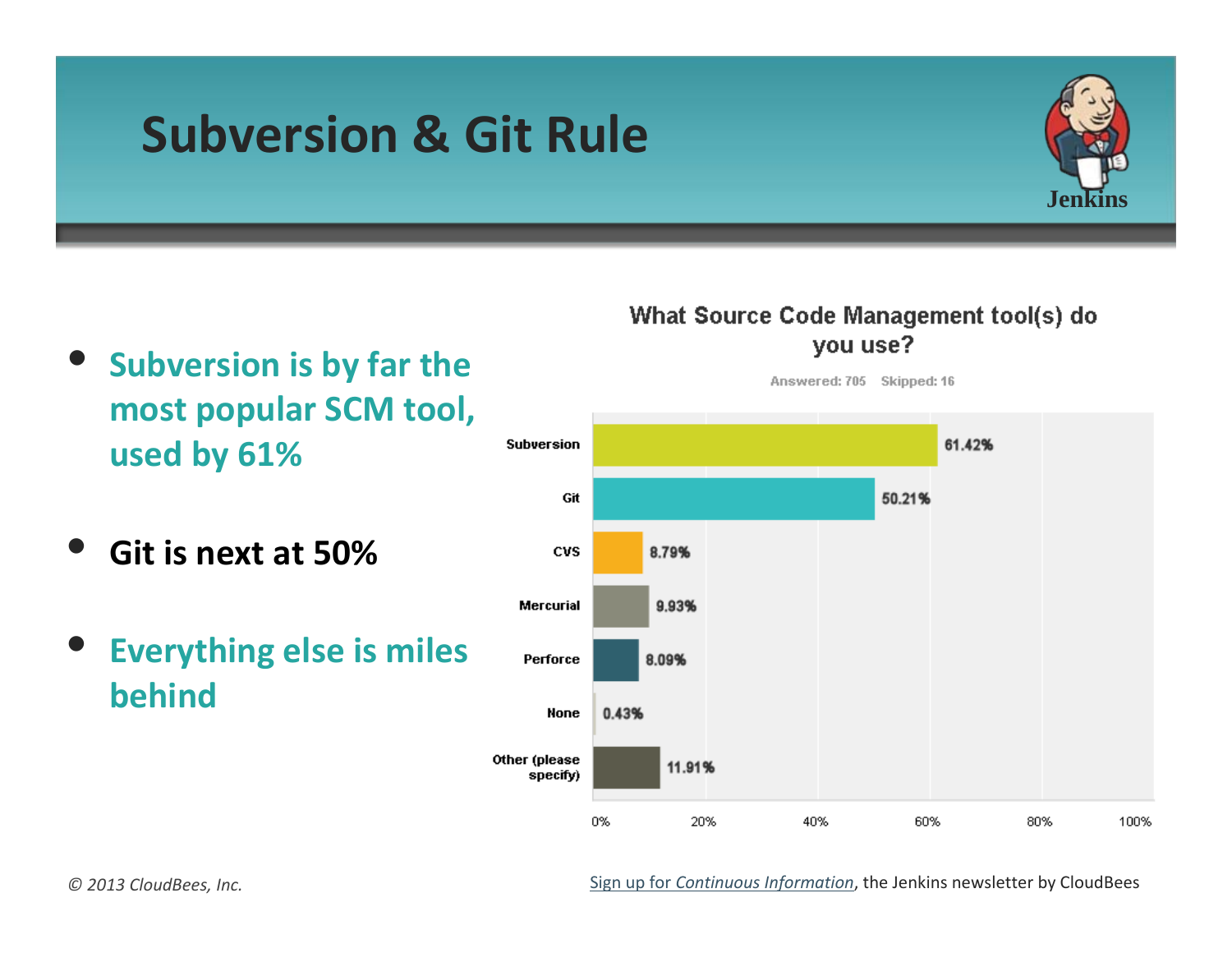## **Cloud Use Among Jenkins Users**

#### **Cloud in General**

- **21% report doing Source Code Management in the Cloud**
- **26% are deploying applications to <sup>a</sup> Cloud infrastructure**

#### **Jenkins in the Cloud**

- **5% use Jenkins as <sup>a</sup> Service, with another 8% planning to use in next 6‐ 12 months**
- **Company policy, inertia, and on‐premise resources the most‐cited reasons for not using Jenkins in the Cloud**

#### If you don't use hosted Jenkins, why not?

Answered: 641 Skipped: 80



**Jenkins**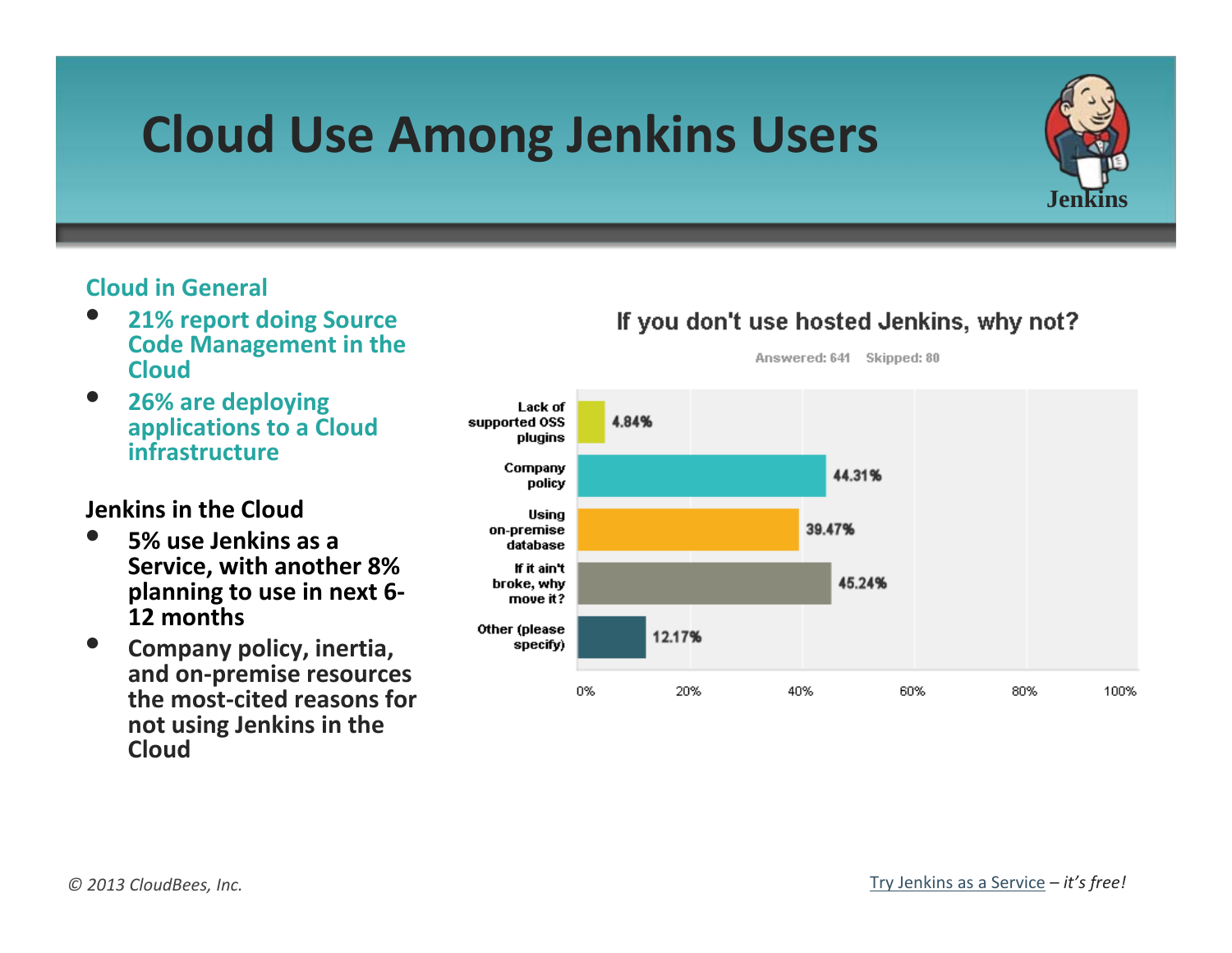### **Atlassian JIRA Wins for Issue/Bug Trackers**



### What is your primary Change Management system?



Answered: 693 Skipped: 28

- **Atlassian JIRA is the most‐used CMS (41%)**
- **No other CMS used by more than 10%**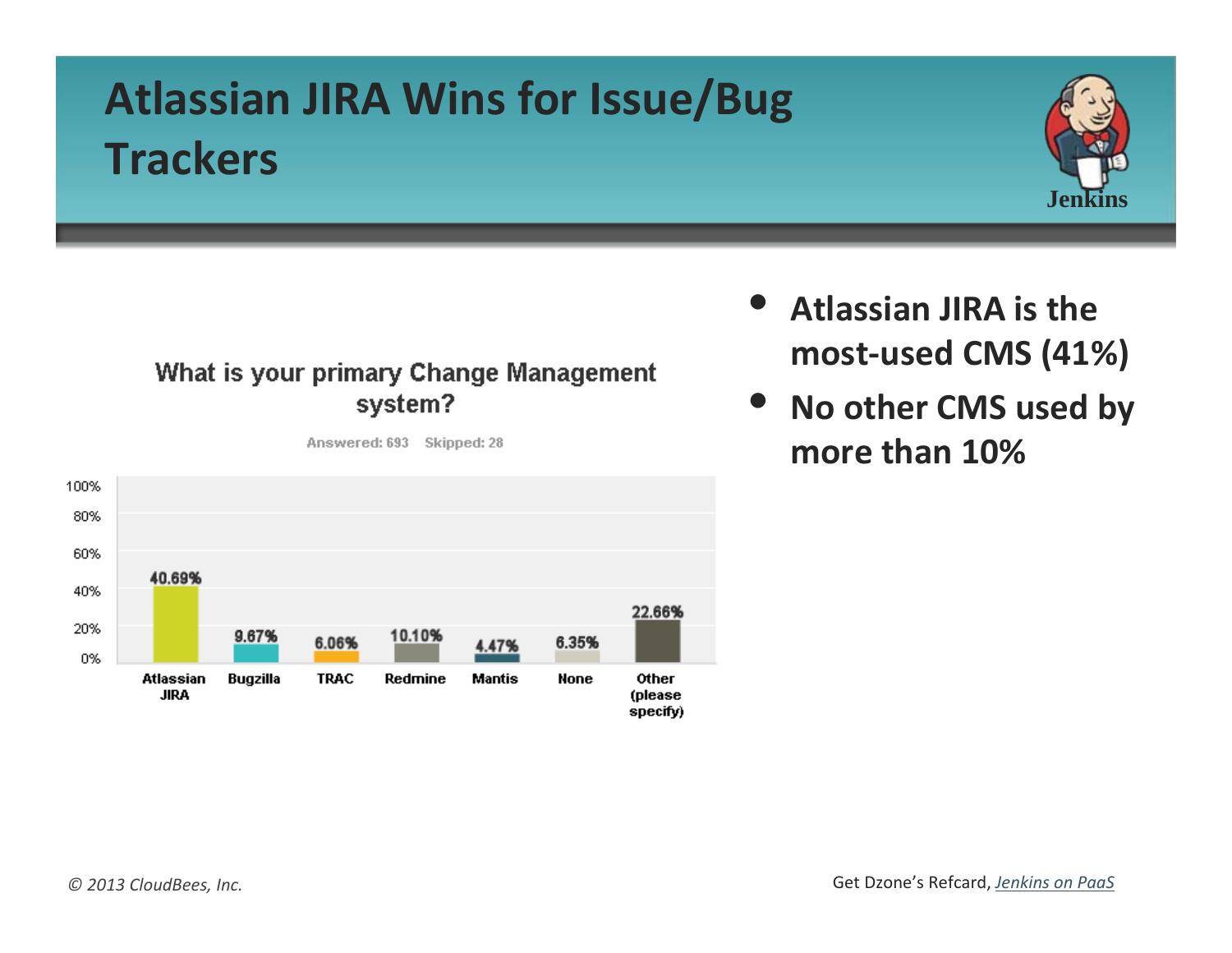### **Ant & Maven Tie for Most‐used Build Tool**





### What Build tool(s) do you use?

- **Ant & Maven both used by 51%**
- **Make next at 33%**
- **MSBuild came up frequently in the "Other" responses**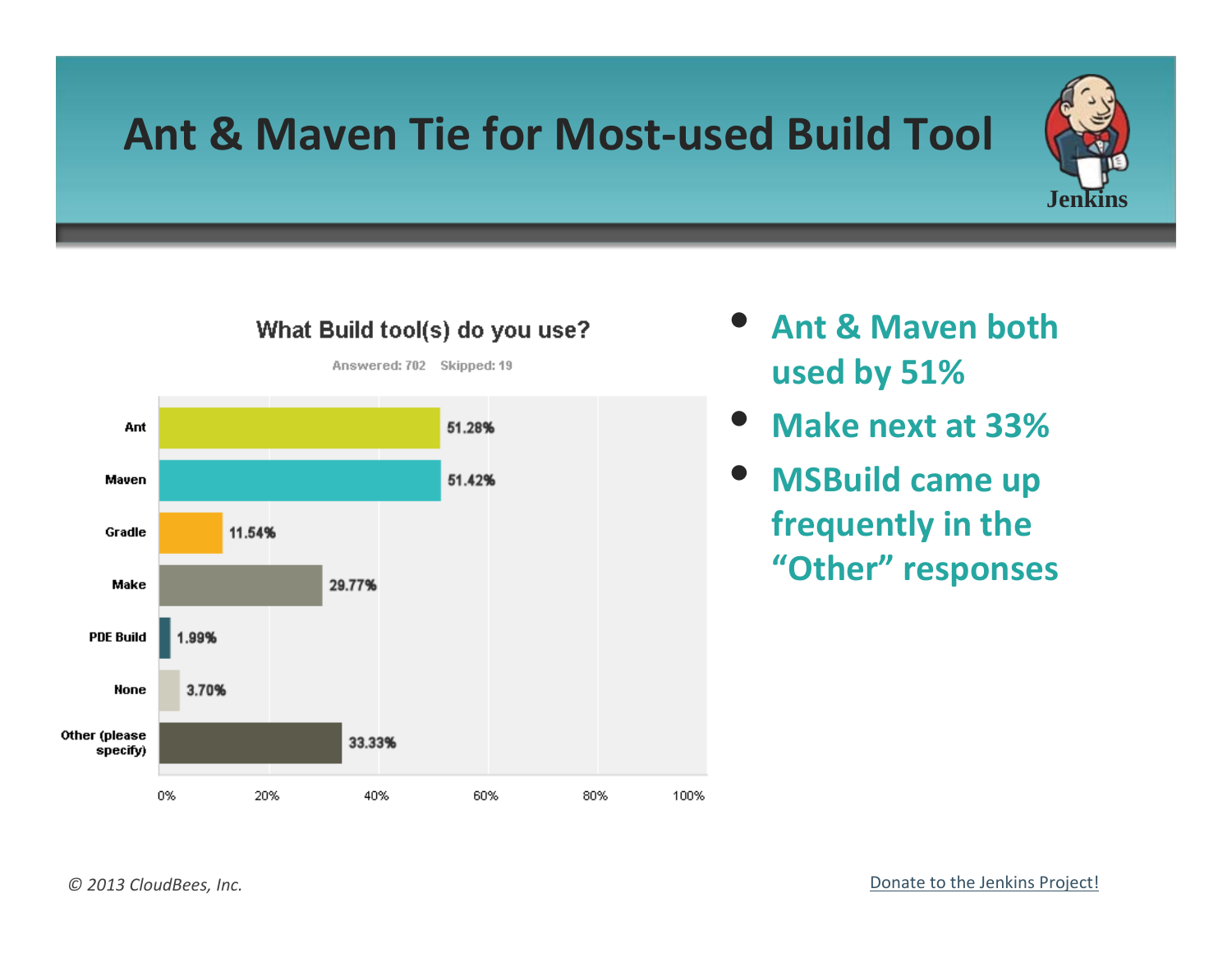### **Build Platforms: Linux Then Windows**

- **Linux most popular (77%)**
- **Followed by Windows (65%)**

#### What platform(s) do you perform your builds on?

Answered: 699 Skipped: 22



**Jenkins**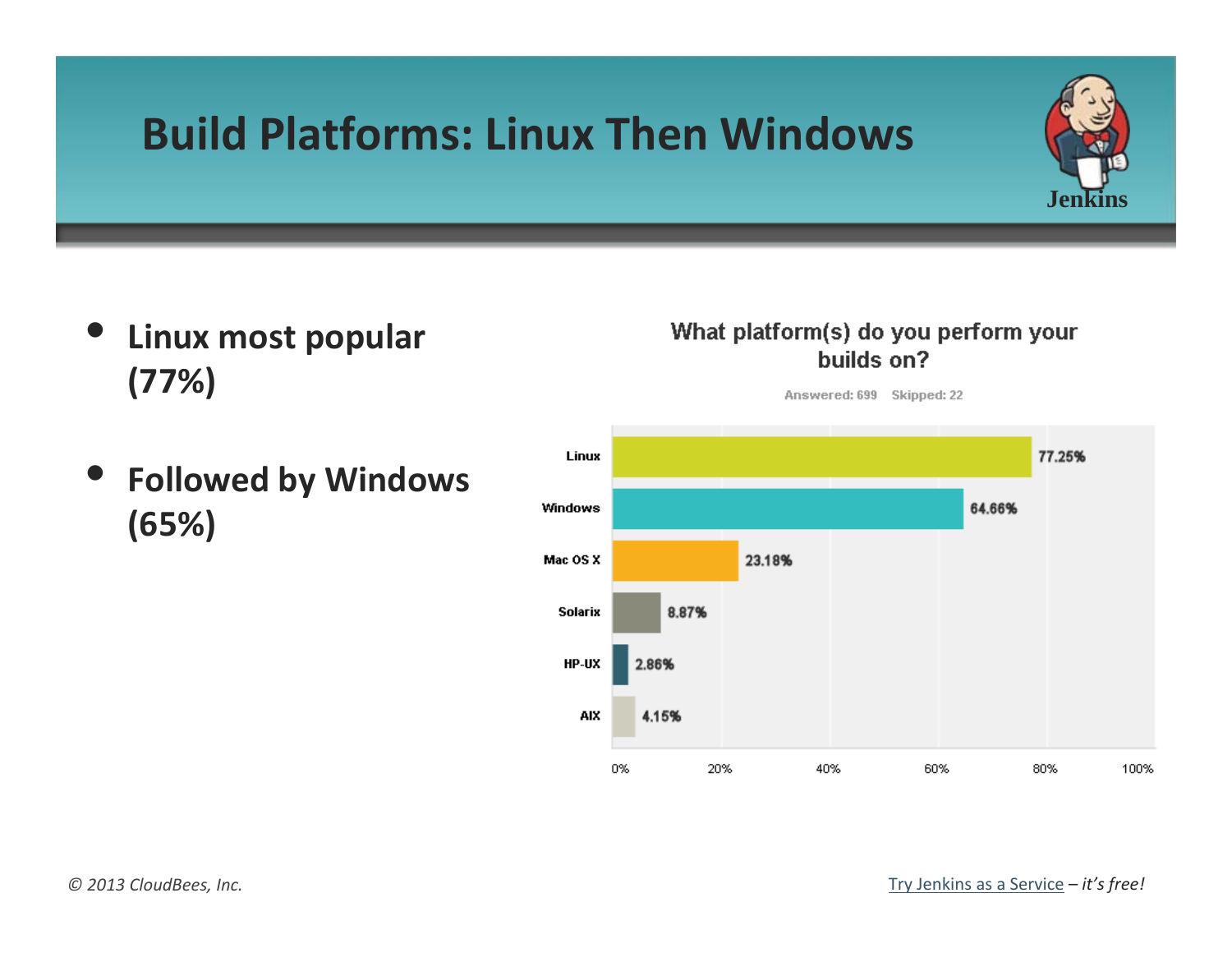

• **38% code in C/C++**

#### What computer language(s) do you use?



Answered: 705 Skipped: 16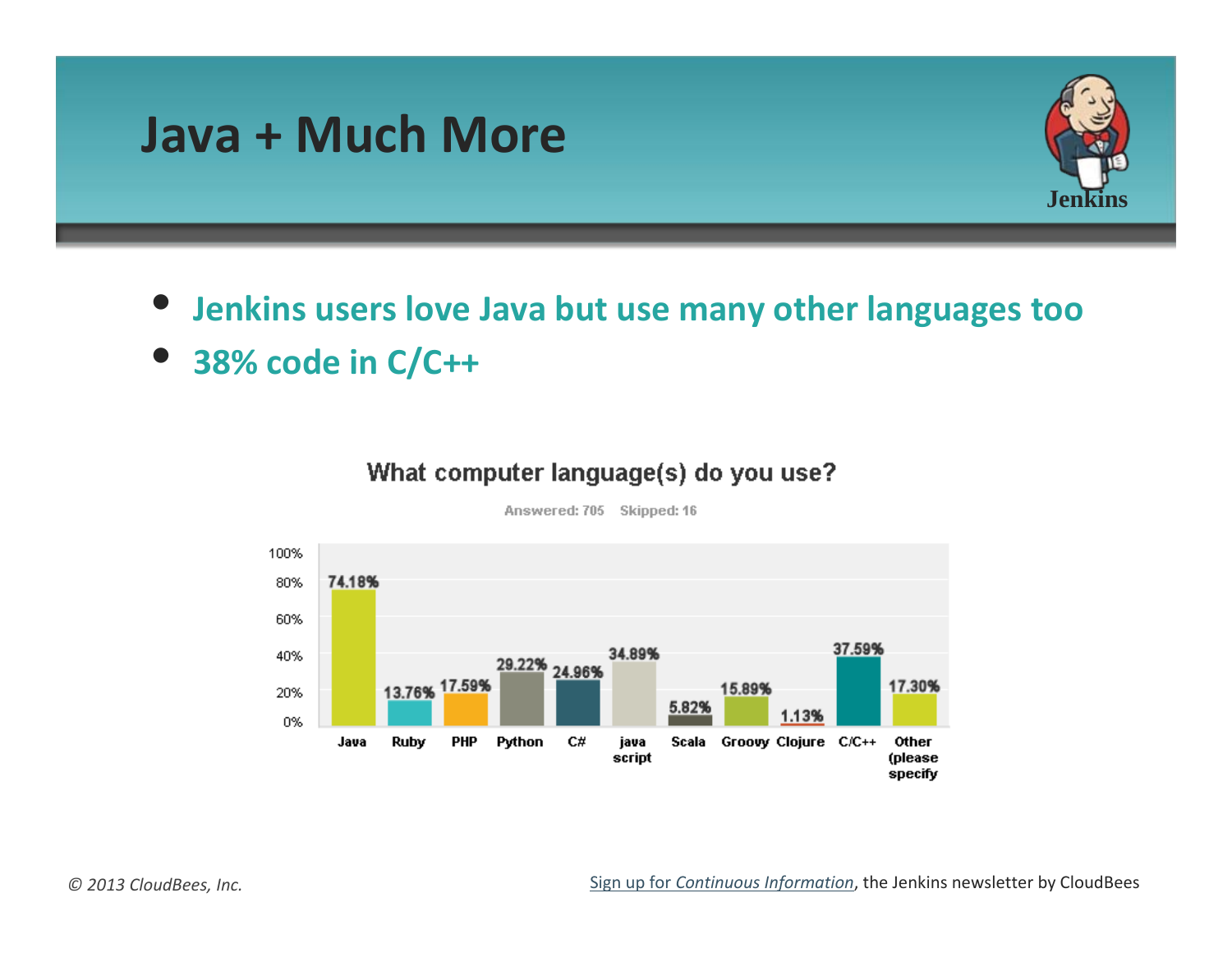## **Myriad Jenkins Uses**



#### What types of tasks do you use Jenkins for?



- **Kohsuke's commentary: "Jenkins is really <sup>a</sup> generic automation platform, not just <sup>a</sup> tool to manage builds and tests."**
- **Commonly used across many functions in development lifecycle**
- **Almost half (48%) use Jenkins to deploy software, an indicator of Jenkins' importance to continuous delivery**

#### *© 2013 CloudBees, Inc.*

#### Donate to the Jenkins [Project!](https://jenkins-ci.org/content/fundraising-travel-grant)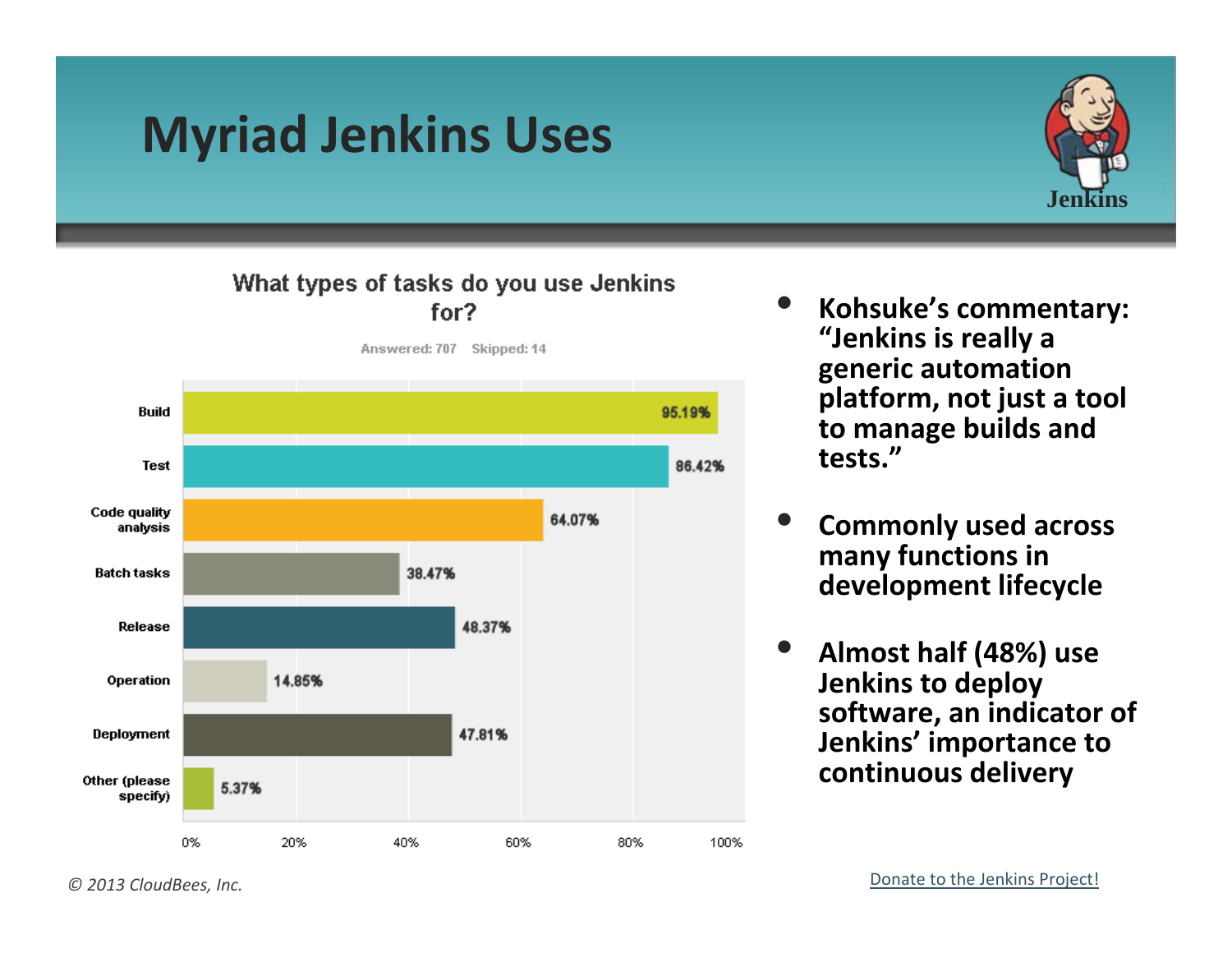### **Jenkins Updates**



- **Most people deploy <sup>a</sup> Jenkins update once/month (29%) or once/quarter (31%)**
- • **83% use the Main Line Release of Jenkins**
	- Interesting that so few are on LTS (17%), since Quality was the #1‐cited area for improvement
- **Bigger companies are more likely to be on LTS**
	- 24% of respondents who use LTS work for companies with <sup>&</sup>gt; 500 developers, while only 18% of overall respondents work for companies that large
- **Kohsuke's commentary: More than ¾ of users are on the most recent dozen releases**

#### How often do you deploy a new Jenkins release?

Answered: 696 Skipped: 25

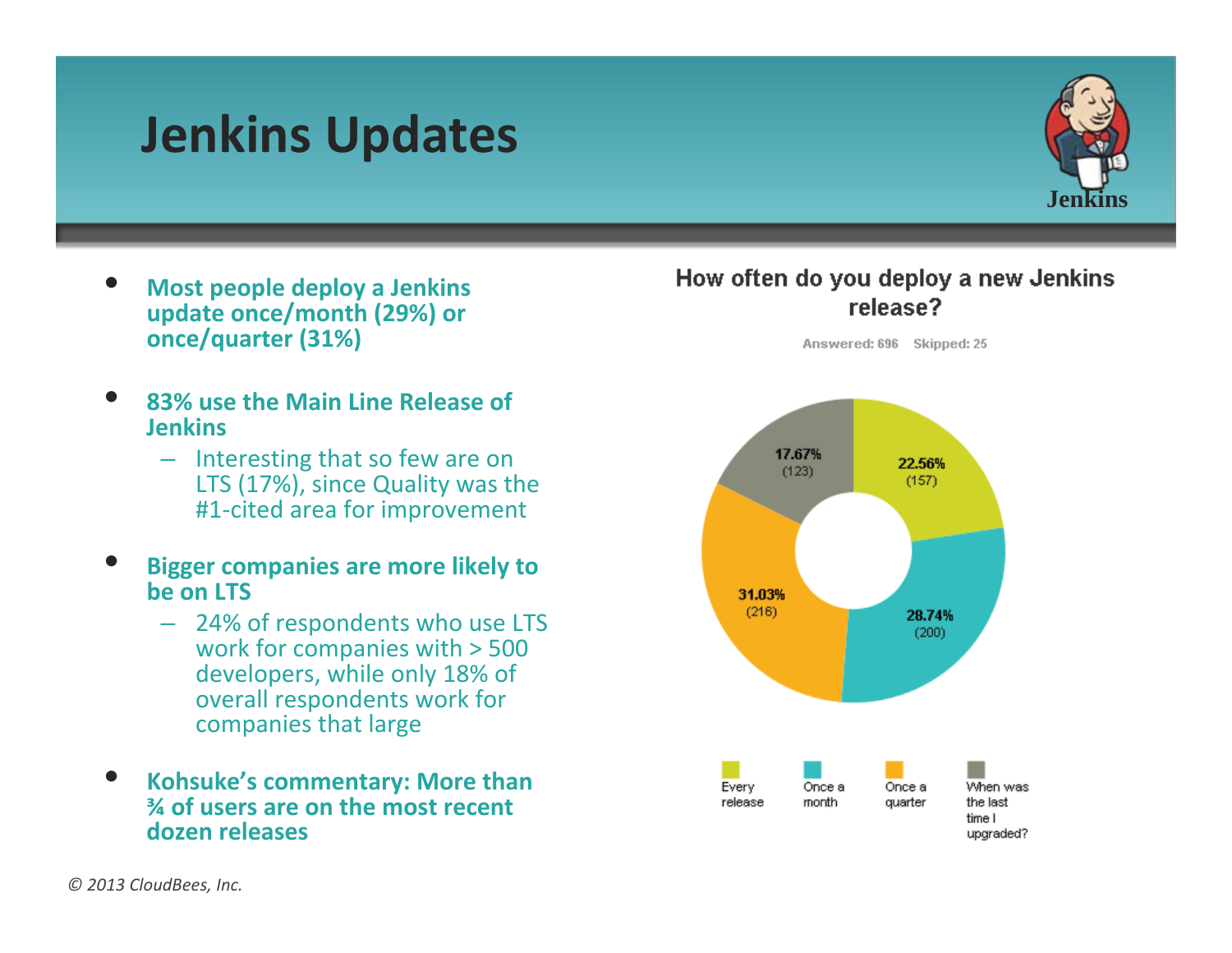## **Finding Plugins**



- **Update center is most likely place to search for plugins**
- **Jenkins website is an excellent resource, and Google is very helpful too**



#### How do you typically find plugins?

Answered: 693 Skipped: 28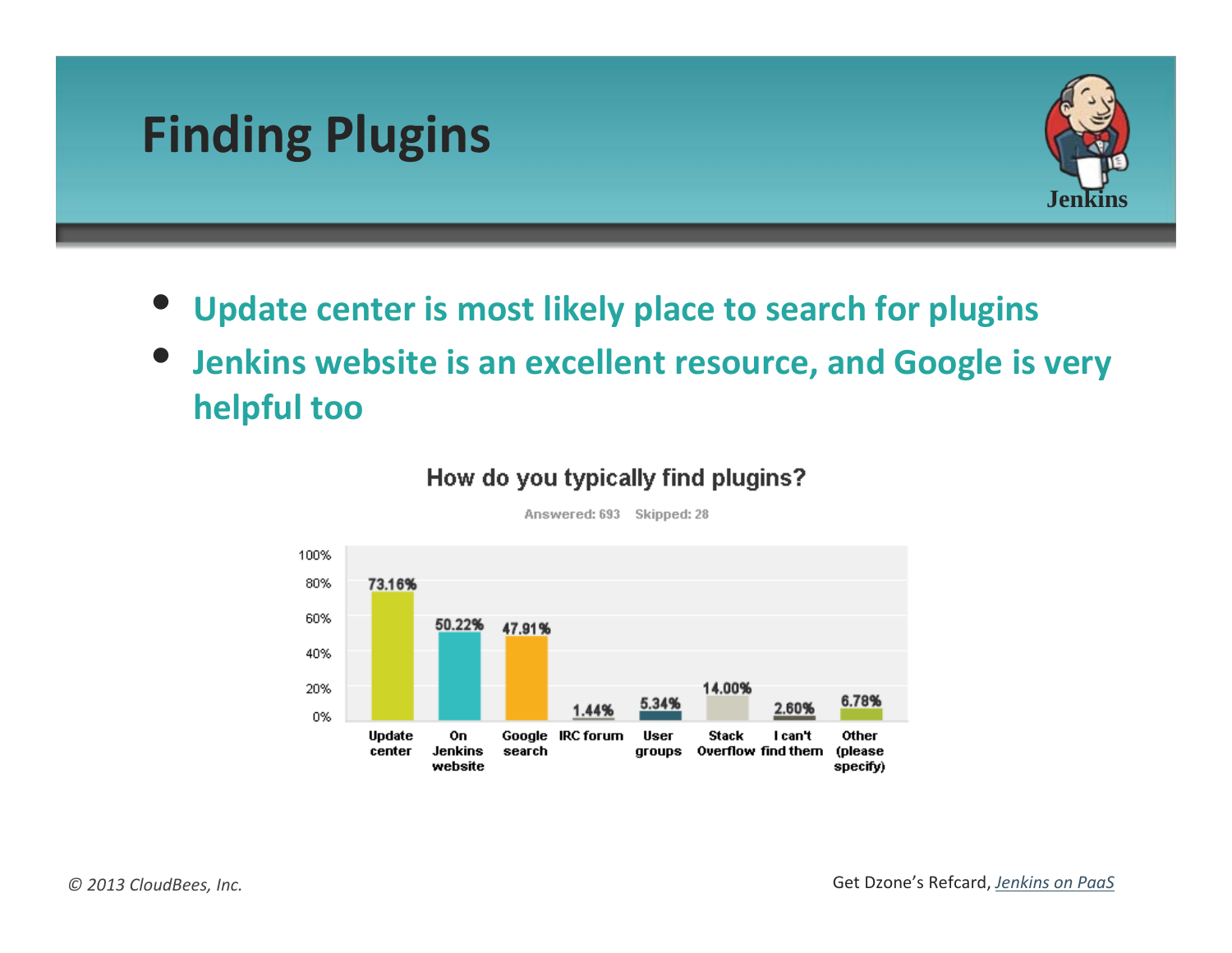### **Outstanding Plugin Contributions by the Community**



- **11% have contributed <sup>a</sup> plugin (current total now <sup>&</sup>gt; 636!)**
- **60% have written or are interested in writing <sup>a</sup> plugin**
- *Although certainly survey‐ takers are more likely to be active community members, this level of community contribution is exceptional for any open source project!*



#### Have you or your organization contributed a Jenkins plugin to the community?

Answered: 695 Skipped: 26



Donate to the Jenkins [Project!](https://jenkins-ci.org/content/fundraising-travel-grant)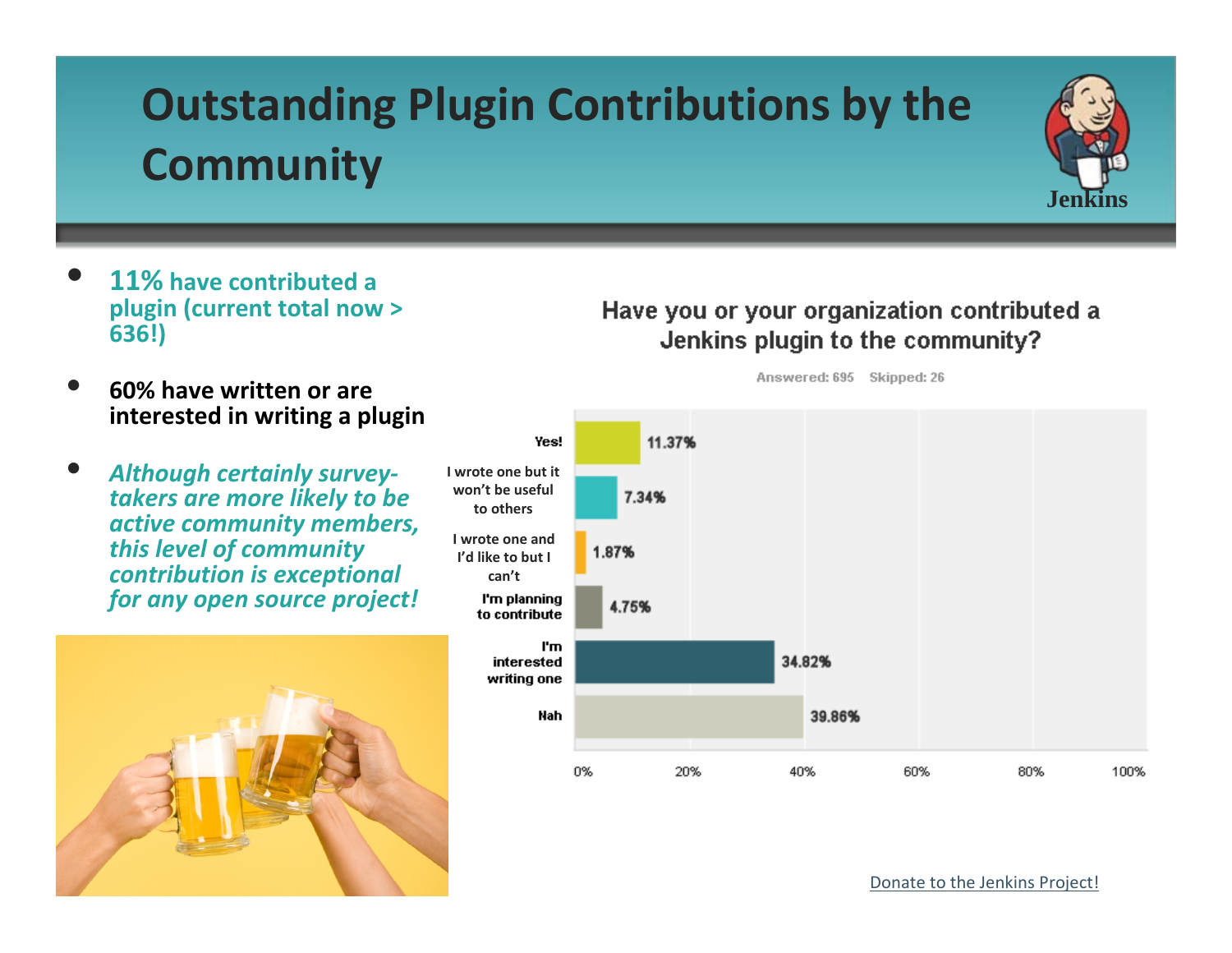# **Where People Look for Support**



• **Search engines are Step 1**

**Jenkins**

• **Aside from straight Internet search, Stack Overflow the most commonplace to find community support for Jenkins**

Need Enterprise plugins and professional Jenkins support? *Try Jenkins [Enterprise](http://www.cloudbees.com/jenkins-enterprise-by-cloudbees-overview.cb) by CloudBees free.*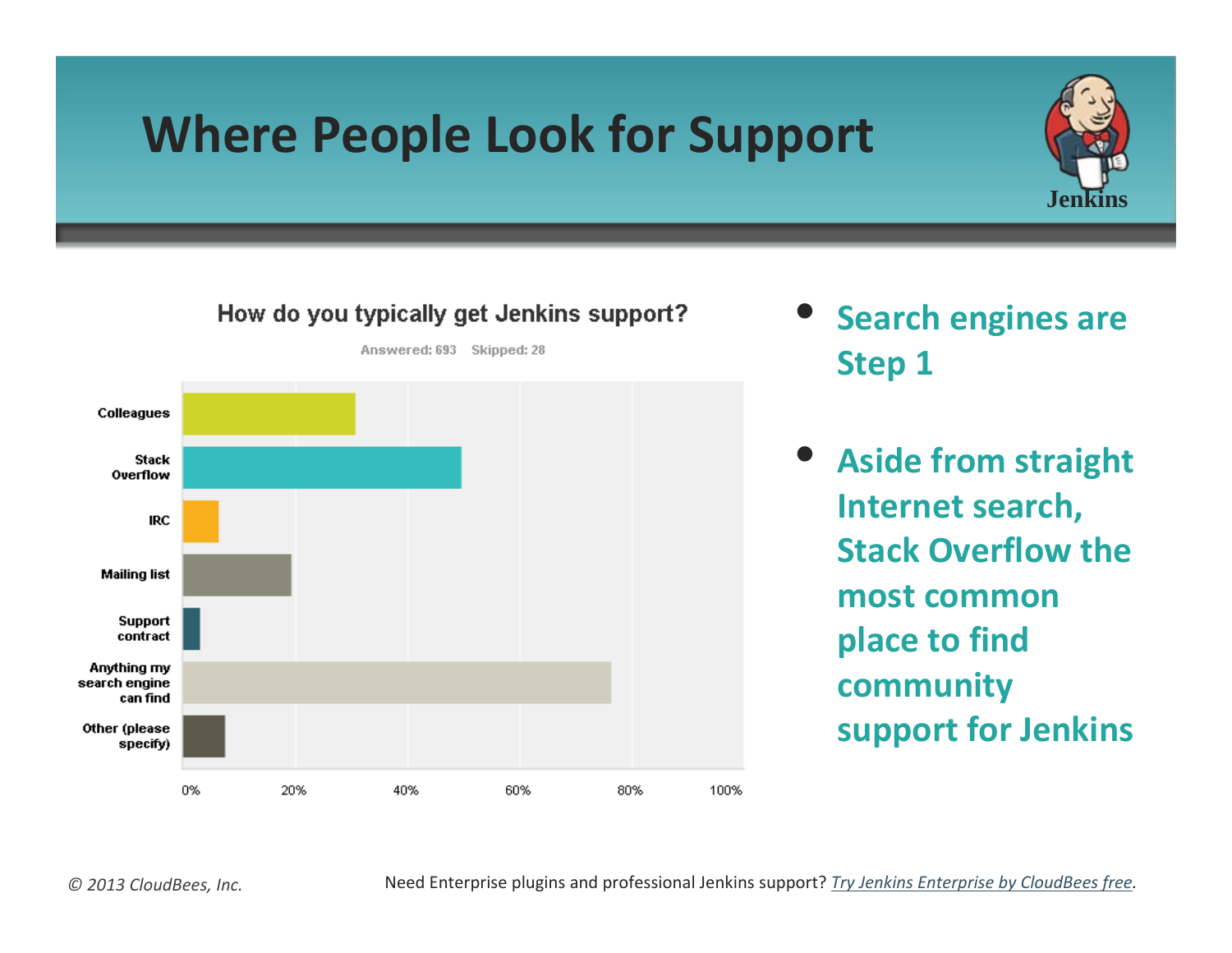

# **Improving Improving Jenkins Jenkins**

*© 2013 CloudBees, Inc.*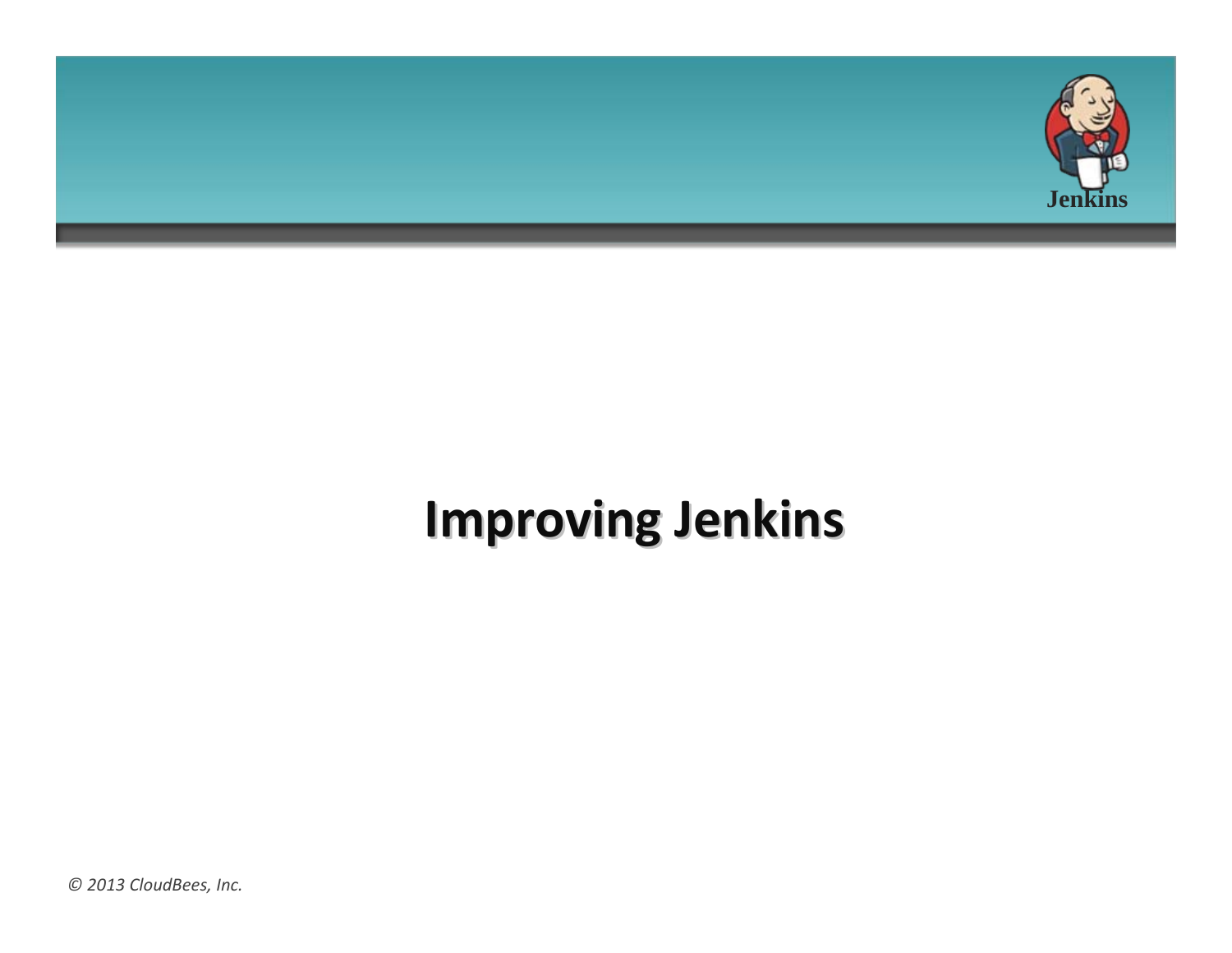### **Serious Satisfaction**



### • **87% are Very Satisfied or Satisfied!**



#### How satisfied are you with Jenkins?

Answered: 697 Skipped: 24

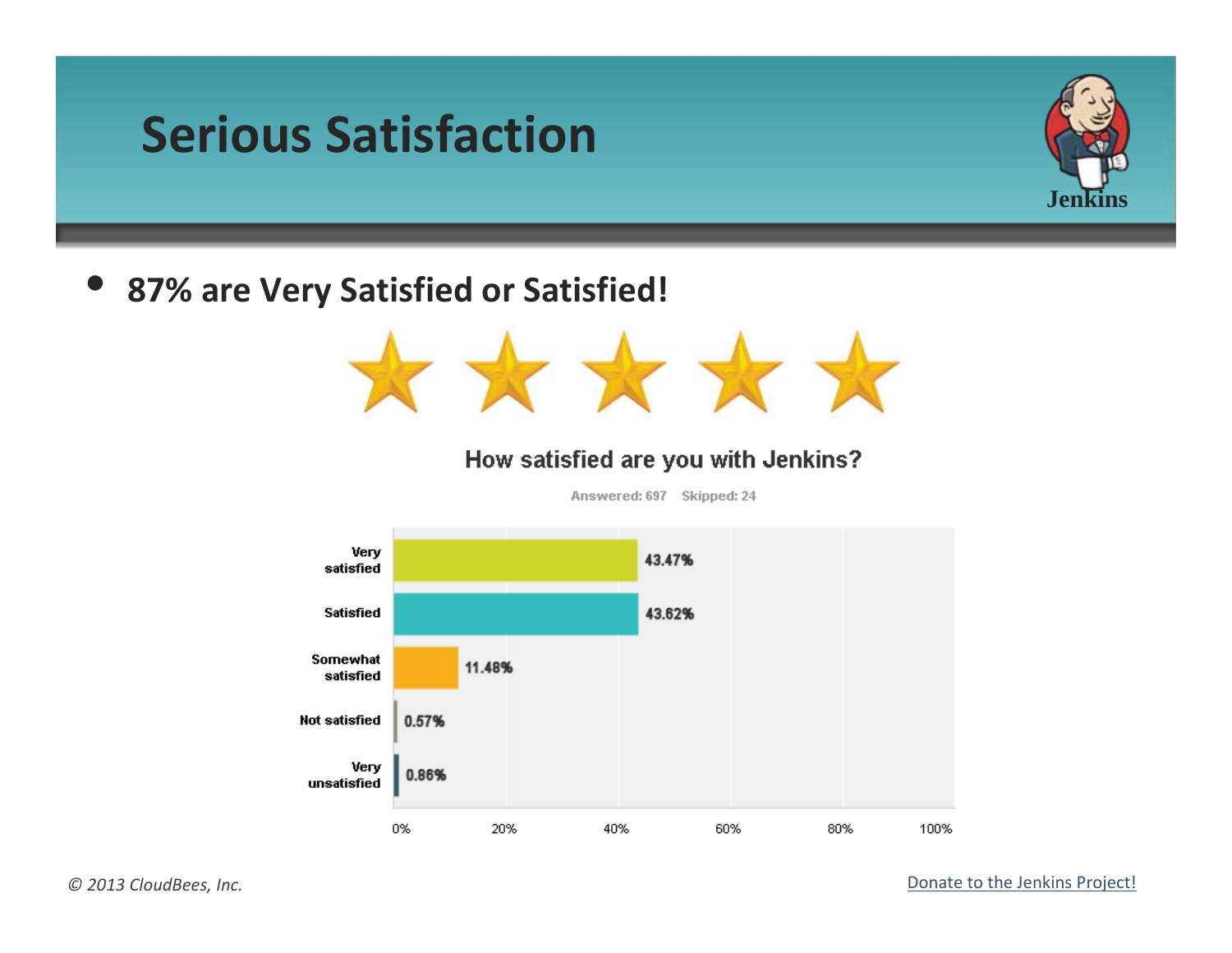### **New UI Changes**



- **93% liked this year's Jenkins UI changes**
	- **See[http://blog.cloudbees.c](http://blog.cloudbees.com/2012/04/jenkins-ui-improvements.html) [om/2012/04/jenkins](http://blog.cloudbees.com/2012/04/jenkins-ui-improvements.html)‐ui‐ [improvements.html](http://blog.cloudbees.com/2012/04/jenkins-ui-improvements.html) for details**

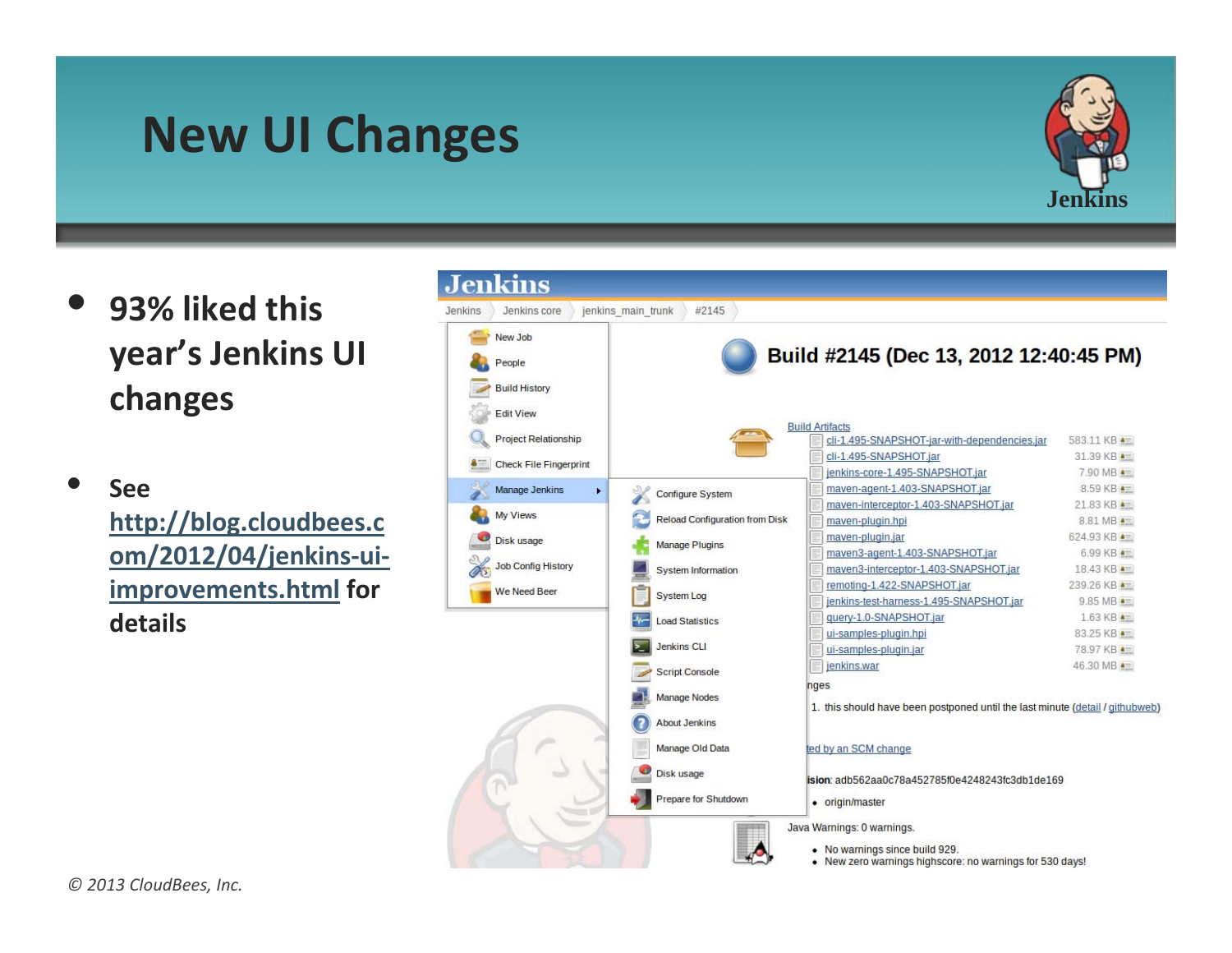### **Important Features for Development**



- **Quality / timely bug fixes was considered the most important area on which to spend development resources**
- **Documentation/examples and Missing plugins were next**

Please prioritize the groups of features where you would like more development in the order of importance:  $1 =$ Top Priority, 5 = Very Low Priority

|                                   | 1             | $\overline{2}$ | 3             | $\overline{4}$ | 5             | Total | Average<br>Rating |
|-----------------------------------|---------------|----------------|---------------|----------------|---------------|-------|-------------------|
| Security / audit                  | 14.95%<br>100 | 23.02%<br>154  | 28.85%<br>193 | 16.59%<br>111  | 16.59%<br>111 | 669   | 2.97              |
| <b>Documentation</b><br>/examples | 18.76%<br>127 | 27.47%<br>186  | 30.28%<br>205 | 16.40%<br>111  | 7.09%<br>48   | 677   | 2.66              |
| <b>Missing</b><br>plugins         | 13.98%<br>93. | 27.97%<br>186  | 32.03%<br>213 | 17.74%<br>118  | 8.27%<br>55   | 665   | 2.78              |
| Quality / timely<br>bug fixes     | 35.89%<br>243 | 23.34%<br>158  | 20.53%<br>139 | 10.93%<br>74   | 9.31%<br>63   | 677   | 2.34              |
| <b>IDE</b> integration            | 12.44%<br>82  | 19.12%<br>126  | 24.13%<br>159 | 19.42%<br>128  | 24.89%<br>164 | 659   | 3.25              |
| <b>Better UI</b>                  | 15.92%<br>107 | 25.45%<br>171  | 25.15%<br>169 | 18.60%<br>125  | 14.88%<br>100 | 672   | 2.91              |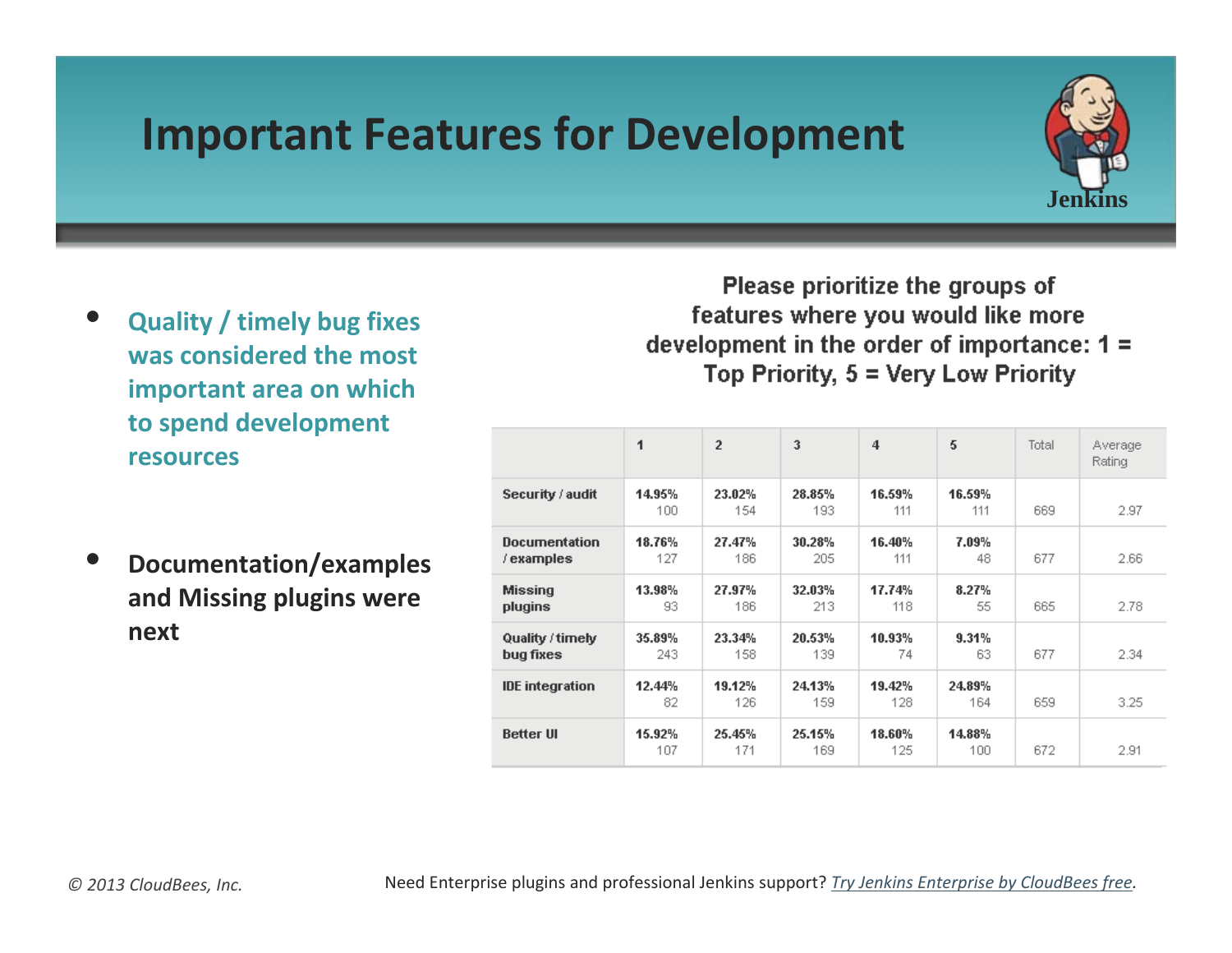# **Making Jenkins Easier to Adopt**



- **Results were consistent with features respondents considered important for development focus**
- **Quality of Jenkins / timely bug fixes is the most important factor in making Jenkins easier to adopt and strengthening its impact in companies**
- **Documentation and Examples are highly desirable as well**

Please prioritize the items below in terms of making Jenkins easier to adopt and strengthening its impact in your organization or project:  $1 = Top$  Priority,  $5 =$ **Very Low Priority** 

|                                   | 1             | $\overline{2}$ | 3             | $\overline{4}$ | 5             | Total | Average<br>Rating |
|-----------------------------------|---------------|----------------|---------------|----------------|---------------|-------|-------------------|
| Security / audit                  | 17.73%<br>114 | 24.11%<br>155  | 26.75%<br>172 | 14.00%<br>90   | 17.42%<br>112 | 643   | 2.89              |
| <b>Documentation</b><br>/examples | 25.08%<br>163 | 30.31%<br>197  | 21.38%<br>139 | 13.38%<br>87   | 9.85%<br>64   | 650   | 2.53              |
| <b>Missing</b><br>plugins         | 14.13%<br>90  | 28.57%<br>182  | 31.55%<br>201 | 14.13%<br>90   | 11.62%<br>74  | 637   | 2.81              |
| Quality / timely<br>bug fixes     | 28.40%<br>184 | 25.62%<br>166  | 24.38%<br>158 | 12.35%<br>80   | 9.26%<br>60   | 648   | 2.48              |
| <b>IDE</b> integration            | 15.17%<br>96  | 18.33%<br>116  | 24.80%<br>157 | 16.27%<br>103  | 25.43%<br>161 | 633   | 3.18              |
| <b>Better UI</b>                  | 20.44%<br>131 | 20.28%<br>130  | 27.61%<br>177 | 14.51%<br>93   | 17.16%<br>110 | 641   | 2.88              |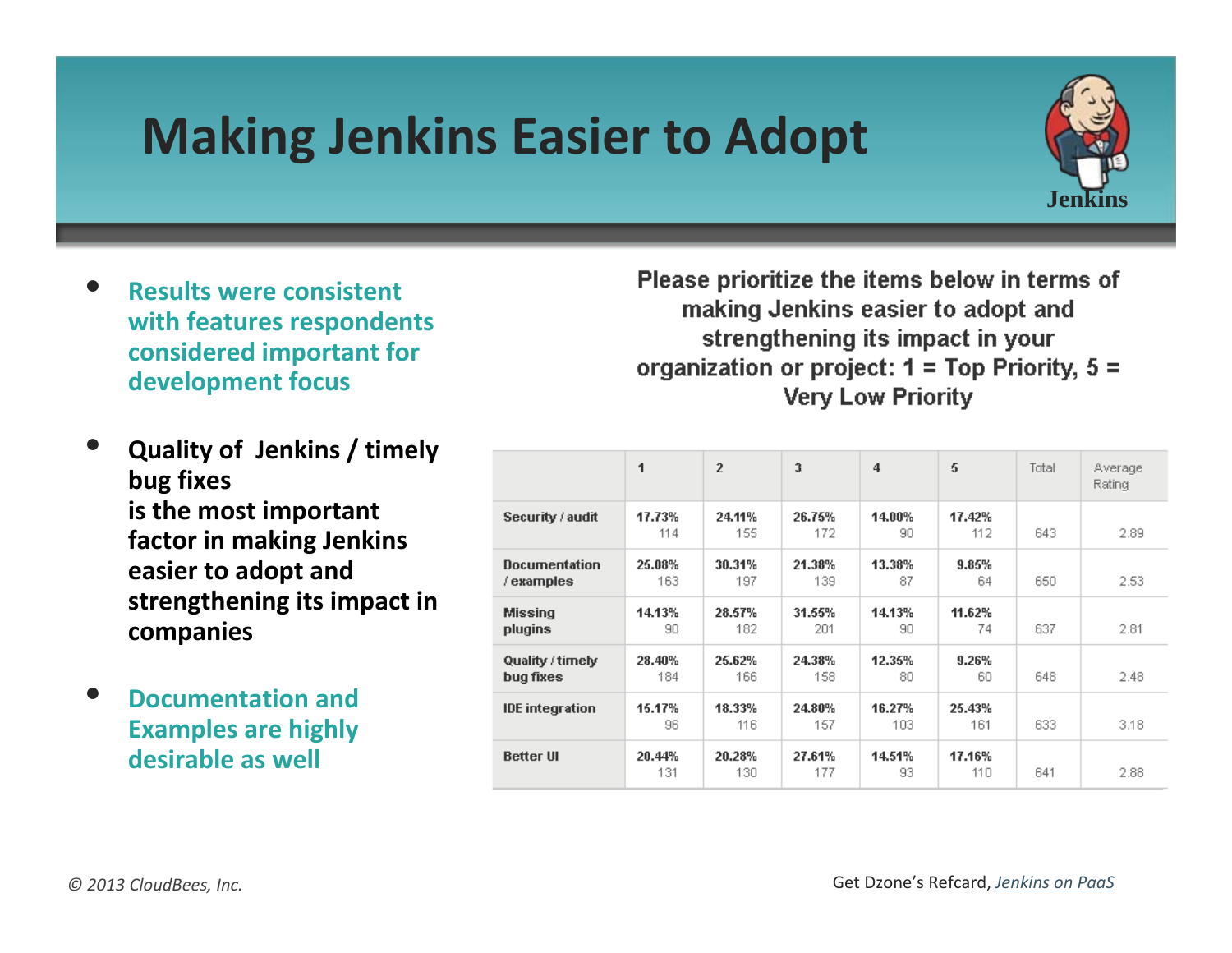



### *If there's anything you'd change about Jenkins, what would it be?*

### •Many different ideas, but <sup>a</sup> few consistent themes

### •Some suggestions included:

- More focus on release stability & bug fixes
- Better streamlined UI
- **-** Better Git integration on Windows
- Specific plugin functionality & fixes
- More documentation. More examples. More demo jobs.
- -**-** Think scalability
- -Nada!
- -**-** Love Jenkins, it gets the job done.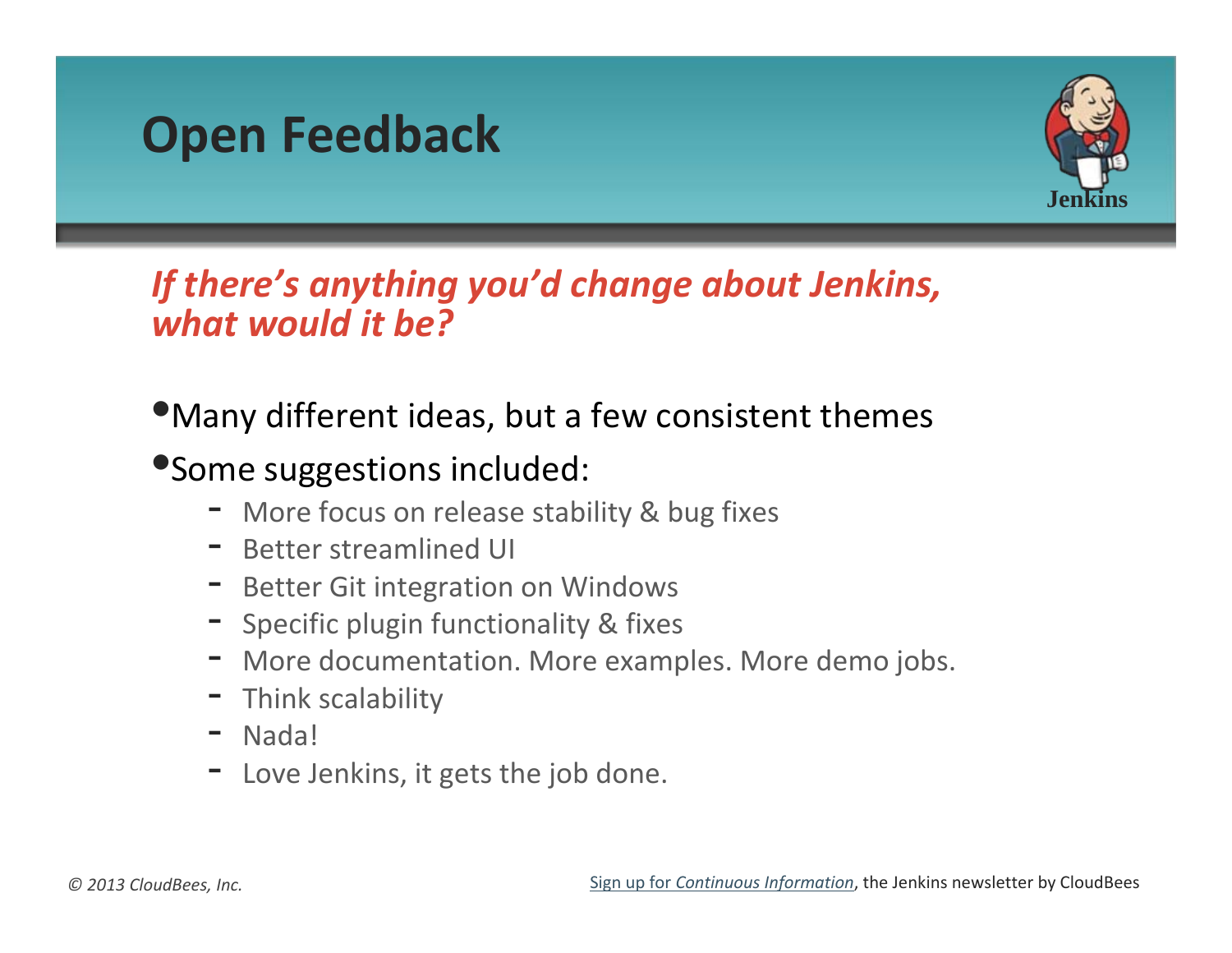### **Jenkins Resources**



#### •Jenkins‐CI

- [http://jenkins](http://jenkins-ci.org/)-ci.org Home
- http://jenkins‐ci.org/node ‐ Blog
- Jenkins User [Conference](http://jenkins-ci.org/node) San Francisco 2012 Videos and Slides [http://www.cloudbees.com/jenkins](http://www.cloudbees.com/jenkins-user-conference-2012-san-francisco-abstracts.cb)‐user‐conference‐2012‐san‐francisco‐abstracts.cb
- •**•** Jenkins in the Cloud for unlimited scalability and easier management
	- Learn more and try free: <http://www.cloudbees.com/dev.cb>

#### •*Jenkins Enterprise by CloudBees*

- Get long term support and powerful enterprise plug‐ins from *the* Jenkins experts, including Jenkins Founder Kohsuke Kawaguchi
- Try it free: [http://www.cloudbees.com/jenkins](http://www.cloudbees.com/jenkins-enterprise-by-cloudbees.cb)‐enterprise‐by‐cloudbees.cb
- Sign up to receive *Continuous Information*, the Jenkins community newsletter from CloudBees
	- [www.cloudbees.com/jenkins](http://www.cloudbees.com/jenkins-newsletter.cb?2012survey)‐newsletter.cb?2012survey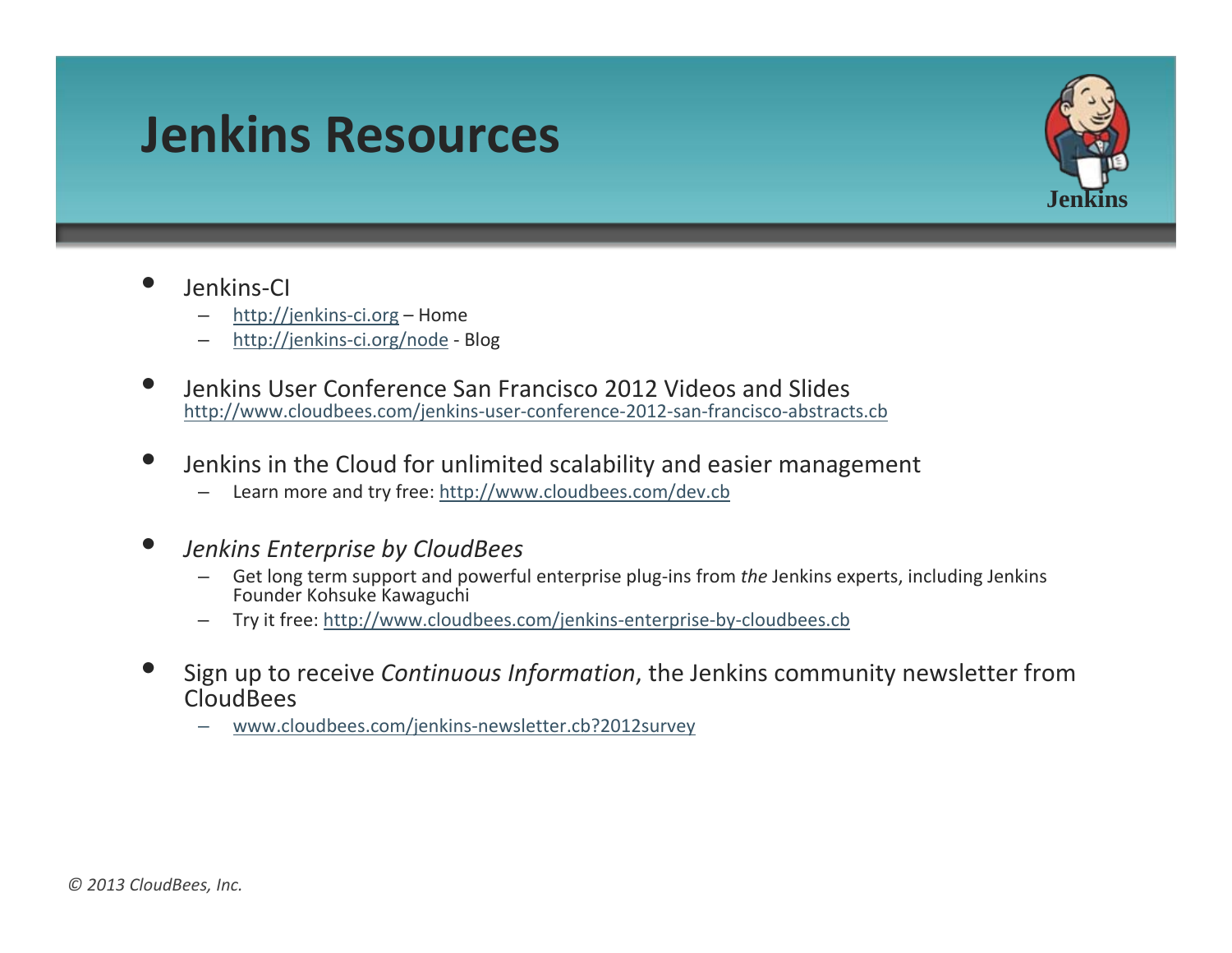# **Additional Conclusions**



- **Jenkins community continues to grow fast – active installations up 66% in the last year, with 636 plugins**
- **Jenkins is considered mission‐critical by nearly 9 out of 10 users**
- **Users are happy with Jenkins but would love to see improvements in quality / bug fixes and documentation**
- **CI in general – and Jenkins in particular – will continue to spread rapidly within organizations**
- **Jenkins will continue to expand beyond continuous integration tasks, particularly into the area of continuous deployment**